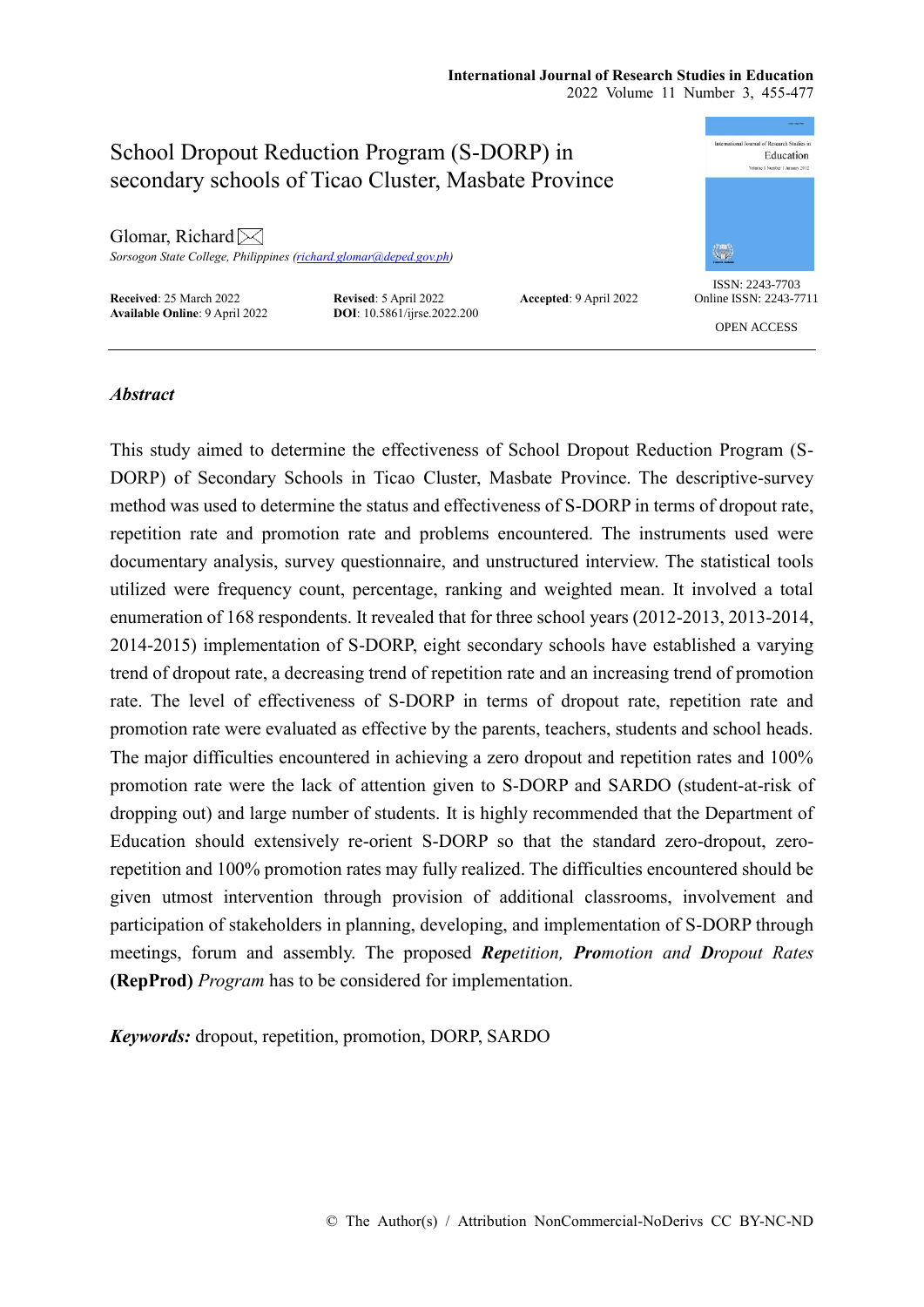# **School Dropout Reduction Program (S-DORP) in secondary schools of Ticao Cluster, Masbate Province**

#### **1. Introduction**

Education, an inalienable right of every individual, enables everyone to become productive citizen. It is essential for human and national development as it is needed to create a skilled workforce, promote economic growth, protect and preserve culture and foster civic participation and personal development. Thus, education is recognized as a basic human right.

*"Everyone has the right to education". Education shall be free, at least in elementary and fundamental stages."* (U.N. Universal Declaration of Human Rights. art. 26)

The United Nations Educational, Scientific and Cultural Organizations (UNESCO) strengthens its advocacy by its declaration that education is not a privilege; rather the access to basic education is every child's birth right. Hence, the government and its institutions are obliged to respect, protect and fulfil the right to education of all children, youth and adults through ensuring that all barriers to education are removed. Recognizing that education must be provided to all children, members of the international community set the six Education for All (EFA) goals. Similarly, United Nations Millennium Development Goals (MDGs) and Beyond program catalyzed ways to ensure that the target by 2015, children everywhere, boys and girls alike, will be able to complete a full course of primary schooling.

To achieve EFA and MDG goals, the stakeholders, people's representatives, community leaders, parents, learners, non-government organizations (NGOs) and civil society must be involved and sincerely uphold to a global commitment on the transparent and democratic change and processes in the educational system. Article XIV of the 1987 Philippine Constitution declares that the State provides for the protection and promotion of the right to quality education at all levels of every Filipino citizen. Also stated in the constitution is the mandate to the State to make education accessible to all its citizens. Likewise, the State shall also establish, maintain, and support a complete, adequate and integrated system of education relevant to the needs of the people and society. Other means of securing education such as non-formal, informal, and indigenous systems including self-learning and out-of-school program are to be provided to respond to the community needs.

In consonance with this provision, Education Act of 1982 or Batas Pambansa Blg. 232, provides that the, "State shall provide the right of every individual to relevant quality education regardless of sex, age, creed, socioeconomic status, physical and mental condition, racial or ethnic origin, political and other affiliation." The creation of Governance for Basic Education Act of 2001 or R.A. No. 9155 envisions a curriculum that shall be flexible to meet the learning needs of a diverse studentry and be relevant to the immediate environment and social and cultural needs of the learners.

In the United States, student dropout rate is considered a major social and economic problem (Burrus & Roberts, 2012). When too many students leave high school without graduating, this incident is costly not only for individual, also for the entire society. Hence, the United States desperately needs to improve high school promotion and graduation rates. To address such problems, researchers and educators develop promising interventions that can help lessen student's dropouts, if not eradicate this problem. One among the many is the What Works Clearinghouse at the Institute for Education Sciences (IES). It evaluates educational interventions on dropout prevention programs. Of the 28 dropout prevention programs described on the IES website, 13 of them have demonstrated some evidence or potentially positive effects for at least one improvement outcome. The result means that the intervention programs have demonstrated some effectiveness in helping students to stay in school or show improvement in school (Burrus & Roberts, 2012).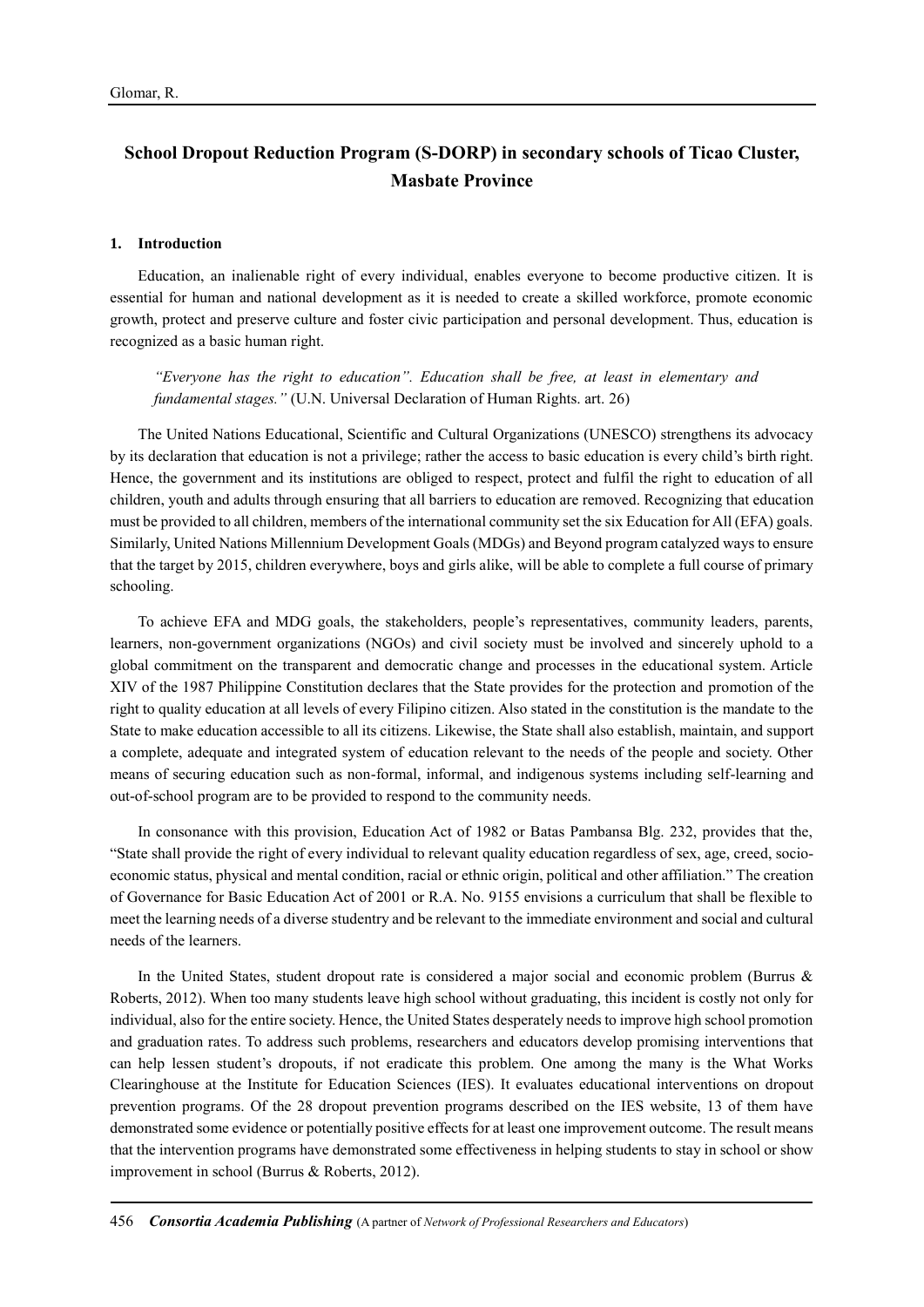Education nowadays in the Philippines faces two serious problems: low student achievement and high dropout rate. To cite, in 2002-2003, only 90.32% of the total population of children 6-11 years old, enrolled at the start of the school year. The 9.68% of children who did not enrol constituted nearly 1.2 million. They had eventually joined the number of the increasing illiterate in the country. The Functional Literacy Education and Mass Media Survey (FLEMMS, 2003) disclosed that out of 57.4 million Filipinos who are 10 to 64 years old, 3.8 million of these Filipino whose ages range from ten years old and above, do not know how to read and write. A total of 9.2 million Filipinos are not functionally literate. Undeniably, dropout rate problem is a serious problem that every country must look into. There are several prevention and intervention programs that focus either directly or indirectly on reducing dropout rate and increasing graduation rates as a way to address the issue. Unless these problems are properly addressed, the EFA and MDGs goal of making every Filipino functionally literate will not be attained (DepEd - Bureau of Secondary Education, 2008). Hence, to address the problem on literacy and increasing number of out-of-school Filipinos, the Department of Education created a program named Dropout Reduction Program (DORP). It is an intervention program that aims to reduce the high dropout rate and improve learning outcomes in public and private schools in the country, using formal, non-formal and informal approaches (DORP Handbook, 2008).

These are the reasons why the government have placed high regard for education and pushed for educational reforms that promote inclusive education especially for the marginalized. In fact, in the Philippine Education for All Review Report the secondary completion rate, shows an average of 78% from S.Y. 2005-2006 to S.Y. 2012- 2013, putting at least a 20-percentage point difference between the current rate (S.Y. 2012-2013) and the targeted 100% (EFA Report, 2015). In Region V, the Department of Education is assertive in curtailing the dropout rate in secondary schools. For the past years, the data from the Enhanced Basic Education Information System (E-BEIS) showed that for S.Y. 2012-2013 the dropout rate for secondary level was pegged at 4.32%. It is quite alarming since out of 397,002 students who enrolled, 17,150 of them dropped out from school and the promotion rate is only 95.68%. Masbate is one of the provinces in Region V, which comprises of three major islands - Masbate Island, Burias Island and Ticao Island. Among the three islands, Ticao is noted to be a cluster which dropout rate is high. Records from Enhanced Basic Education Information System, shows that for S.Y. 2012-2013, Camarines Sur has the highest dropout rate at 0.96%. It was closely followed by Masbate province which ranked second with 0.87% of dropout rate.

According to Education for All Report National Review (EFA, 2015), DORP would be positive program since, intervention is on the grassroots level making it easier for the DORP interventions to be realized. In addition, DepEd efforts on comprehensive programs, awareness campaigns, school-initiated interventions on dropout reduction and Alternative Delivery Modes in the achievement of the standard zero rates of dropout, repetition and 100% promotion rate, was still far enough. Moreover, the unachieved standard also happens in eight clustered secondary schools of Ticao, Masbate Province. Determining the status and effectiveness of S-DORP being implemented in Masbate and the problems encountered which hinder the realization and attainment of this plan is needed to give a clear description of how the DORP is implemented. The researcher became motivated to conduct this study in order to propose for a solution on the said problems relative to the school dropout rates in the local schools. The study would like to provide ways on how to strengthen the existing S-DORP and maintain zero dropout rates and repetition rates. This study would like to contribute in the increase of promotion rate in every school as the DepEd responds to the Millennium Development Goals framework.

## *1.1 Statement of the Problem*

This study aimed to determine the effectiveness of School Dropout Reduction Program (S-DORP) of Secondary Schools, Masbate Province specifically in Ticao Cluster within the school years 2012-2013, 2013-2014 to 2014-2015. Specifically, the study sought answers to the following questions:

 $\triangleright$  What is the status of School Dropout Reduction Program (S-DORP) in terms of dropout rate; repetition rate; and promotion rate?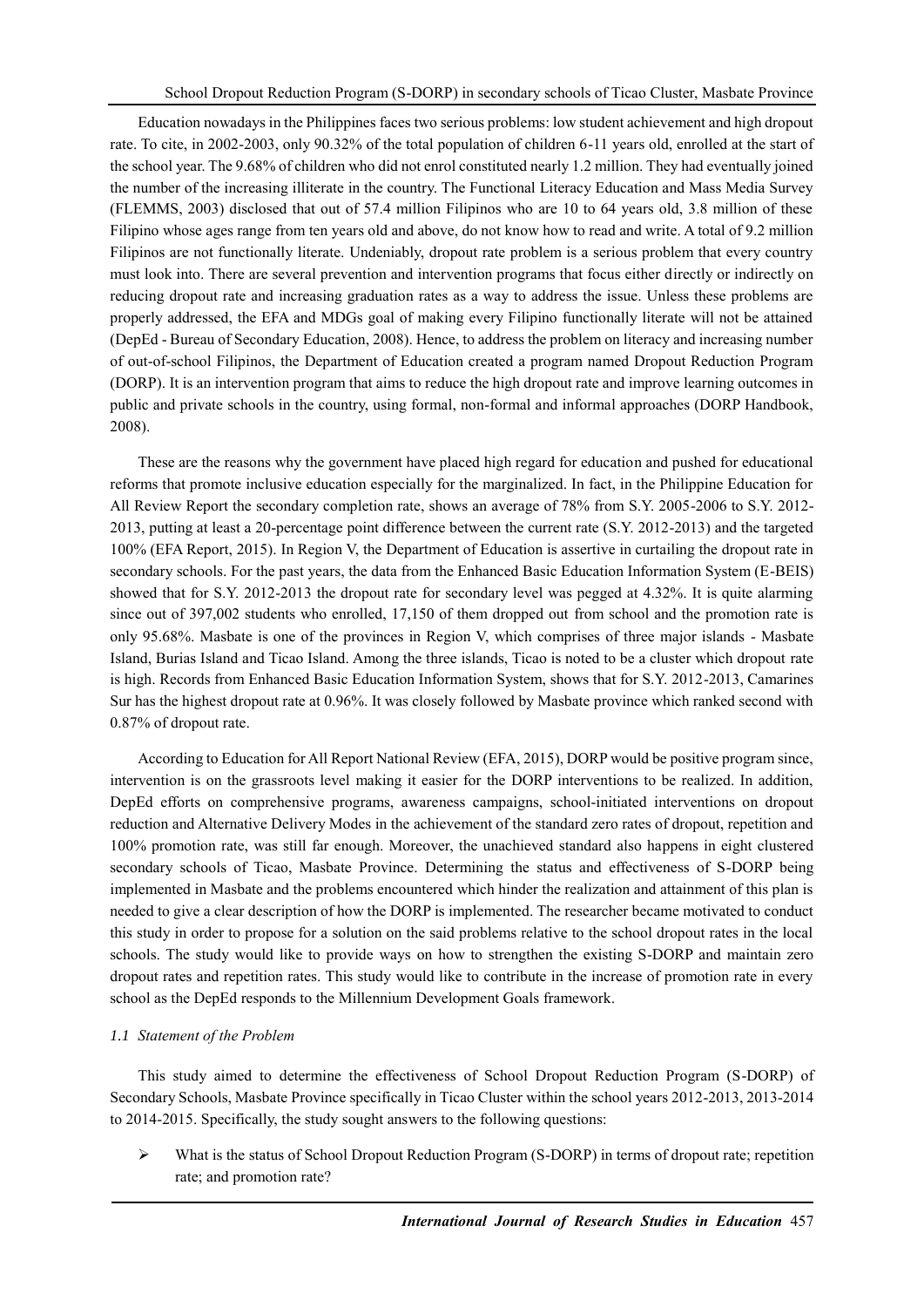- $\triangleright$  What is the level of effectiveness of School Dropout Reduction Program as perceived by parents, teachers, school heads, and students as to identified variables?
- $\triangleright$  What are the difficulties encountered by the respondents in the achieving a zero dropout and repetition rate and 100% promotion rate?
- $\triangleright$  What could be proposed based on the findings of the study?

#### **2. Related Literature**

The United Nations Convention on the Rights of the Child as stated in its Article 28 emphasizes and recognizes the right of the child to education. The right to education is achieved on the basis of equal opportunity given to all persons. Undeniably, in all countries of the world, education is considered a basic right. In fact, in the Philippines, this right is provided through the free elementary, secondary and tertiary education. Filipino parents value education as it is considered by them as their legacy imparted to their children. They believe that having a better education opens opportunities that ensure good future and eventually lift them out of poverty. Thus, they are willing to make enormous sacrifices to send their children to school (Dolan, 1991; De Dios, 1995). However, with family's severely limited resources, education tends to be less prioritized than basic needs such as food and shelter. Given this scenario, the chances of the family to move out of poverty is uncertain. Therefore, it is important that the state should give an equitable access to education (Maligalig, 2011) in order to address the problem of the under privileged individuals.

The National Education for All Committee (NEC, 2006) reports the large number of Filipinos who are not basically literate, specifically, 3.8 million to 9.2 million Filipinos are not functionally literate. According to NEC, most students either do not complete the full 10 years of basic education or graduate without mastering the basic competencies. These Filipinos are educationally disadvantaged or handicapped to engage intelligently in various social, economic, civic and political activities to use their rights and privileges as members of society. The different literature discussed earlier bear relevance to the present study since they strengthen the fact that the child has rights to education. They also discuss parent's perception towards education and basic literacy. The country's literacy rates greatly affect individuals to fully participate and contribute to nation building. Realizing the country's vision of inclusive growth and development requires investment in human capital, particularly through the provision of quality basic education, competitive technical vocational skills training, and relevant and responsive higher education (EFA Report, 2012).

The National EFA Committee (NEC) Conference in Manila, Philippines (2006) points out that the school system is disadvantaged because of its poor completion rate and low academic performance. At the secondary level, for every 1000 entrants to first year high school, 389 or 38.9% leave school without completing the prescribed four-year high school; 353 or 35.3% graduate after repeating two to three times; and only 248 or 24.8% graduate within the required four-year high school. The National Education for All Committee (NEC) further notes that it is highly probable that a very small number of these high school graduates have acquired the necessary competencies expected from ten years of schooling. This study was merely a reflection from the survey conducted by Functional Literacy Education and Mass Media Survey (2008). The survey shows that around 95.6% of Filipinos aged 10 to 64 years old possess the ability to read, write, and understand simple messages. This indicates a 2.0 percentage point improvement in the basic literacy rate from 93.4% in 2003.

What has been cited explains the statistics on the status of dropout, repetition and promotion rate that affects the literacy rate of the country. Although there are intervention programs implemented on curtailing dropout and repetition rates, and making promotion rates high, there are still prevailing problems on low literacy rate and dropout rates. Hence, the status and effectiveness of programs intended to address these problems need to be assessed. This would also explain the implementation in the local setting of such program. Edley (2004) and Powell (2008) noted that in the United States, school dropouts has been called a "crisis" or an "epidemic" by various sources who work closely with this issue. Regardless of the name given to the situation, there is no doubt that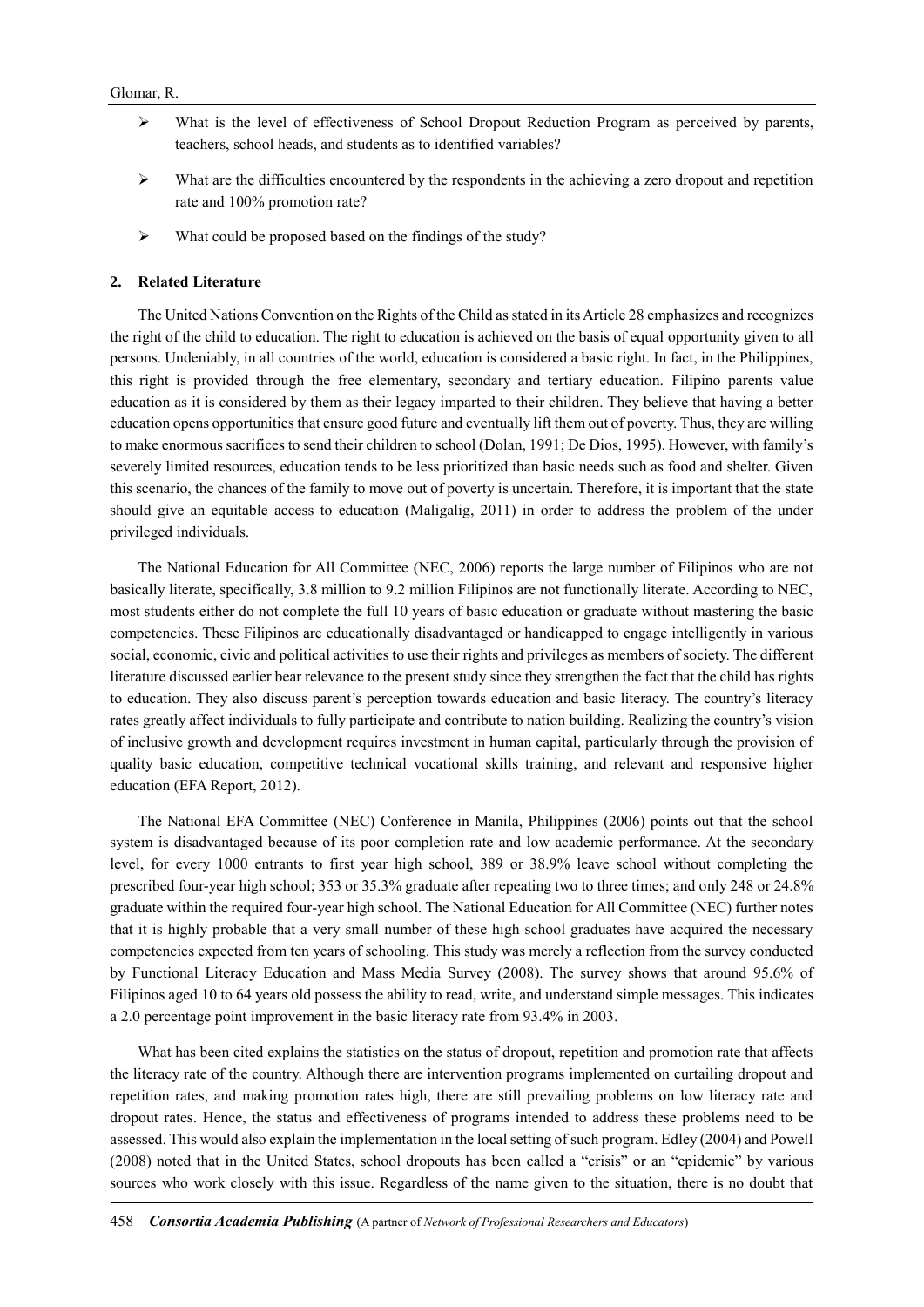dropping out of school is a widespread and serious problem in the US including the enormous consequences for students who choose to drop out. Many factors contribute to the dropping out of students from school such as poverty, low literacy and achievement levels, parenting responsibilities, and the need to earn money through employment. While these rates may differ by demographic characteristics, dropout is nonetheless a universal problem faced by nearly every school in the United States.

Burrus and Roberts (2012) stressed that there is no denying fact that student dropout rates is a major social and economic problem. Too many students leave high school without graduating. This is costly not only for the individual, but also for the entire society. The narrative surrounding of dropout problem is often one of doom and gloom. While it is clear that the United States desperately needs to improve high school graduation rates, citizens and policy makers demonstrate interest on possible tasks or measures to undertake in order to solve the problem on students who drop out. To strengthen the United States advocacy on dropout prevention, the Collaborative Dropout Prevention Task Force of Texas Education Agency (2009) created "Action Teams" to work on enhancing Texas dropout prevention efforts. Team was formed to work on this strategic focus area. First, the external evaluator for TEA completed a study of best practices for dropout prevention; second, the team analyzed the research and identified the impact of policies on best practices in dropout prevention programs; third, they worked to integrate best practice research. Lastly, the Best Practice Clearinghouse at TEA catalogues programs with effective policies and researched-based model programs replicated successful programs or policies.

As cited by the literature in the earlier paragraphs, the status of the dropout intervention program in the United States is considered national issue. The assessment of the effectiveness of some educational intervention on dropout reduction appears to be promising and seem to be on the right track; however, more researches are needed. Anchored on this, the present study focused on the status and effectiveness of S-DORP along dropout rate, repetition rate and promotion rate on clustered secondary school in the local setting. School Dropout Reduction Program (S-DORP) is the Philippine counterpart program through DepEd that aims to curtail the dropout rate in the country. It is implemented in 2008 and has been noted for its success. In fact, as stipulated in DepEd Order No. 74 s. 2010, the effectiveness of the DORP in reducing dropout rate, attainment of zero dropout rates, increasing participation rate and improving learning outcomes using formal, non-formal and informal approaches has been proven in many schools across the region. The challenges posed by Project ReACH inspired the implementers of DORP in the secondary schools to perform better. Project ReACH through DORP successfully reaching 3.4 million youth aged 12-15 years old.

In addition, a report specifically aired GMA News.TV on June 4, 2010 cited the efforts made of DepEd that reduced HS dropouts in the provinces of Zamboanga Sibugay, Cotabato, Southern Leyte, and Romblon for school years 2009-2011. The province of Masbate is not far behind, with its record of only 0.95% dropout. The reported success in these four regions is part of the DepEd's intensified efforts through its Dropout Reduction Program (DORP).

*"We have experienced remarkable success in reducing the dropout rate in many high schools because of our effective intervention programs through DORP. DepEd has to work extra hard to be able to reach and bring back to school some 5 million more school-age children who are out of school and not only the drop-outs." Valisno, June 4, 2010 during the nationwide conference of DepEd officials.*

DepEd's target is to cut dropout rate in Philippine public schools to 7.13% for school year 2009-2010. This is far lower than the national dropout rate of 12.51% when DORP started in 2005-2006. The 2010 target reflects a consistent decline from the 8.35% dropout in SY 2006-2007 and 7.45% in 2007-2008. Due to this remarkable improvement the on educational system, Philippine Education for All Report (2015) highly recommended that schools should intensify implementation of the proven effective Dropout Reduction Program (DORP) in partnership with communities and LGUs for the marginalized/ vulnerable particularly those in the poorest and conflict- affected areas as well as in the island provinces.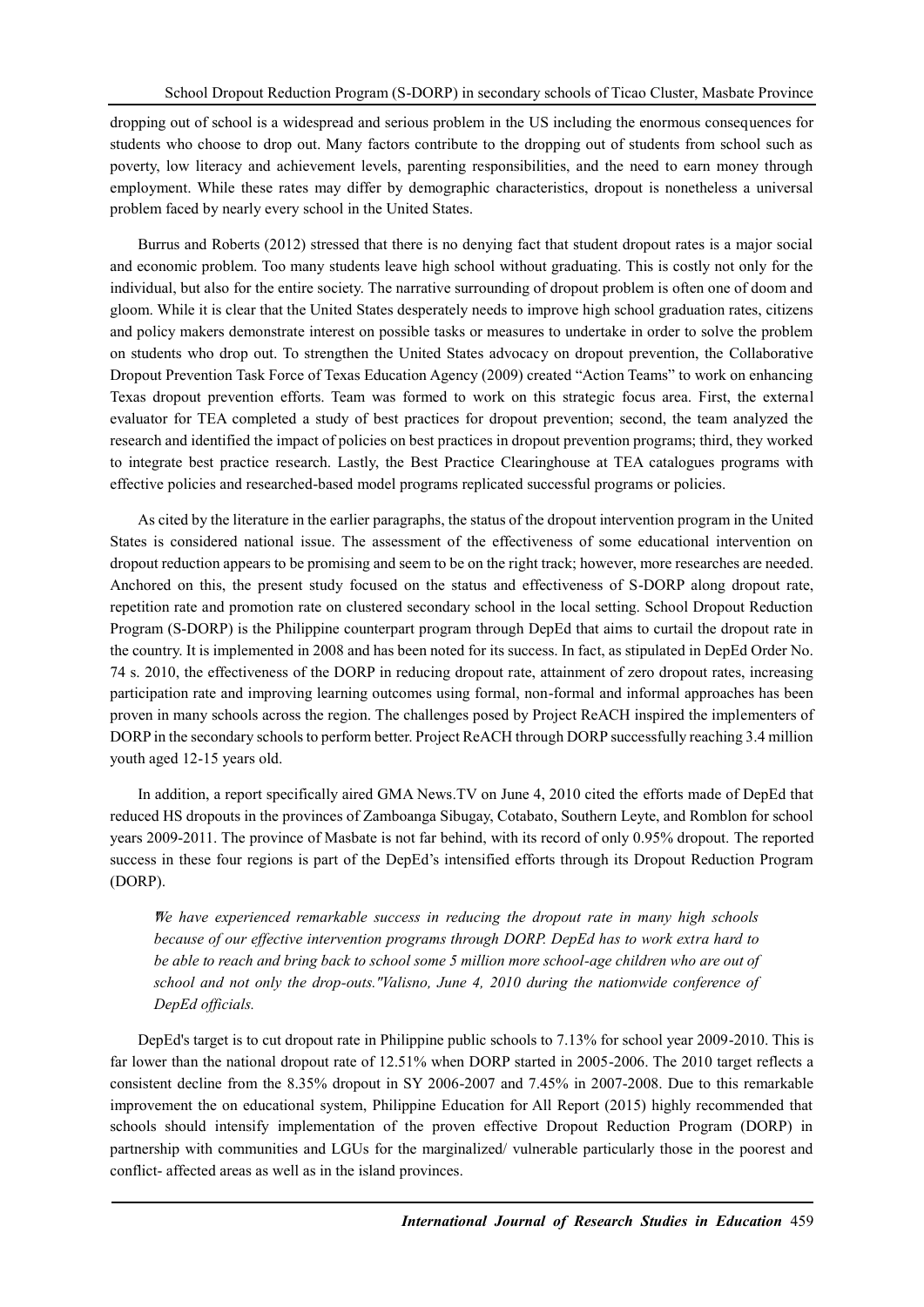This said literature bear importance on the study since this presents the status of DORP in past years of implementation. Likewise, proven effectiveness of the S-DORP program along dropout, repetition and promotion rate was also discussed. This could transform into highly effective by scaling up good practices, benchmarking practices, enhancing and re-orientation of the program.

#### *2.1 Related Studies*

After exhaustive readings and researches, the following studies are considered related to the present undertaking. The study of Belen (2013) derived at the findings that there was an increase-decrease in dropout rates from school years 2007-2008 to 2011-2012 among six secondary schools in Castilla, Sorsogon. The level of effectiveness of instructional and non-instructional-related SIDRI described as moderately effective for both teachers and parents while students described it as effective. The cited study of Belen (2013) focused on the status and effectiveness of school initiated drop out reduction intervention which is under the DORP strategic components or sub-programs. The cited study used a documentary analysis such that the drop out percentage of four (4) secondary schools of Castilla, Sorsogon was determined. Similarly, the present study determined the effectiveness of the intervention conducted by DORP. In terms of the scope, this study includes the eight (8) secondary schools within the four municipalities of Ticao.

Manacorda (2006) pointed out that the systems in many developing countries are characterized by remarkably high failure and dropout rates and overall low school attainment. Uruguay is no exception to this: repetition rates in public schools in the compulsory school cycle (grades 1-9) are in the order of 20-25% and about a fourth of individuals aged 25-29 fail to have completed compulsory education. The mentioned study used administrative micro data on around 100,000 students in junior high school in Uruguay to assess the casual impact of grade failure on dropout and later school outcomes. Comparing the participants included, the present study covered only on the local setting particularly eight clustered schools with 168 respondents including parents, teachers, students and school heads in the municipalities of San Jacinto, San Fernando, Monreal, and Batuan.

Agasisti and Cordero (2012) analyzed a large set of factors potentially associated with the probability for European students to be retained in early stages of their educational career. The main findings suggested that there were common factors that made a student at-risk to be retained. Among these factors are the family's socioeconomic background, the early childhood activities and skills, the availability of economic and cultural resources, and the student composition of the school attended. Similarly, this study and that of Agasisti and Cordero (2012) concentrated on the intervention program along repetition rate among students. The study of Agasisti and Cordero focused on bigger scope in which there are 16 European countries where the factors of students' retention were identified. Meanwhile, the present study focused on the local setting of clustered eight secondary schools in Masbate province to determine the status of the S-DORP along repetition rate.

Otieno (2015) conducted a study to determine promotion rates among pupils in primary schools in Suba Sub-County. Results showed that promotion rate in classes for cohort 2013/2014 decreased from 82.15% in class four to 62.92%. Further, it was observed that only 67.20% children in class seven were promoted to next class in 2013/14 compared to 82.15% in case of class four. The study strongly recommended to increase the productivity of their proficiency and to reduce the rate of repetition and dropout by preparing and updating programs, designing practical strategies such as training, and retraining of head teachers were the vital steps to take. Relating it to the current study, it also involved an investigation on the status, performance and effectiveness of the school's programs on promotion rate. However, the present study focused on cluster of secondary schools where S-DORP is implemented. Findings of both studies agreed that that schools must actively implement an intervention program to cater student's needs.

Alzaga et al. (2008) evaluated the school dropout reduction plan of Secondary Schooling Alternatives SEDIP Divisions and determined common risks factors affecting SARDO. The result of the analysis revealed that only one of 240 schools implemented Open High School Program (OHSP), four of 240 implemented Effective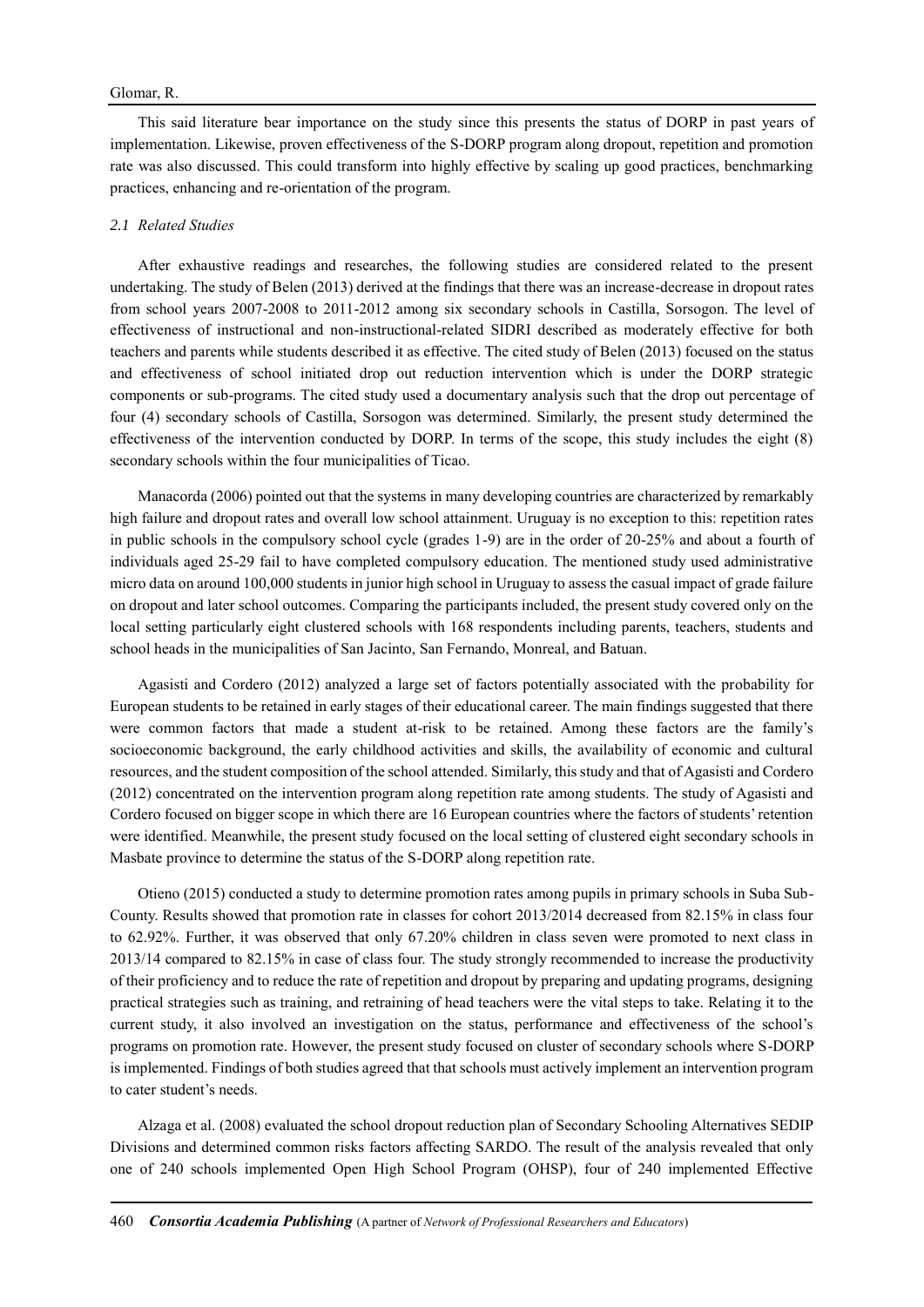Alternative Secondary Education (EASE) but all schools implemented School Initiated Intervention (SII). Both studies considered the importance of the evaluating the S-DORP. The study of Alzaga et al. (2008) emphasized on the sub-components of DORP namely ADM, OHSP and EASE of 15 (SEDIP) Division comprising of 240 schools; however, it did not consider the effectiveness of dropout reduction program as implemented in the respondents' school. The present study concentrated on S-DORP of formal schools along dropout, repetition and promotion rate of clustered eight secondary schools of Ticao Cluster and determined the status and level of effectiveness of S-DORP implementation.

The study of Salvadora (2012) determined the trend of enrolment in Region V from S.Y. 2003-2003 to S.Y. 2011-2012 as the basis for intervention program. It identified also what transition grade or level required an intervention program as shown by the enrolment trend and determined the reasons for students leaving the school. Similar study conducted by Lagata (2012) used the dropout rate in the Region V as the basis of the implementation of the Alternative Delivery Modes (ADM). It identified the most common risk factors why pupil and students dropped out of school before the school year and the intervention utilized by the schools to curtail the dropout rate. The foregoing local studies conducted by Salvadora (2012) and Lagata (2012) concentrated mainly on the dropout reduction program of the schools. The study of Lagata focused on the ADM and the trends of dropout both in Region V. Salvadora look into the S-DORP on formal schools and utilized the trends of enrollment. Meanwhile, the present study dealt with the trends of dropout, repetition and promotion rates along S-DORP and assessed the status and effectiveness.

Castillo (2013) identified the effectiveness of the intervention named Project EASE in reducing dropout and failure rate. It determined how many students were at-risk of dropping out and the level of performance enrolled in the said intervention. The present study considered the level of effectiveness of DORP similar with Castillo's (2013). In the study of Castillo, it determined the level of performance of ADM students of Project EASE on informal schooling. In the present study, the researcher focused on S-DORP on dropout, repetition, and promotion rate under formal schooling. De Guzman et al. (2011) determined three risk factors among SARDOs namely family, school, and community. In the study, the school-initiated interventions in preventing dropouts. The interventions included the creation and implementation of programs that empowered parents to financially support their children's educational needs, improved school-NGO linkage to support financial needs of students, provided affirmative and positive teachers, intensified programs to increase academic performance and school involvement of students, intensified values education subjects and motivated students to involve in worthwhile recreational activities. What have been highlighted on both studies are the intervention programs for students who are at-risk of dropping out from school. The present study focused on status and the level of effectiveness of S-DORP along dropout rate, repetition rate and promotion rate.

Shannon and Bylsma (2005) noted a variety of promising programs and practices for dropout prevention. First Things First (FTF) is a major comprehensive school reform model implemented in Kansas City, Kansas. It has been used in 12 middle schools and high schools in four other districts. Positive effects were found in the Kansas City school district. The academic outcomes included the increased rates of student attendance and graduation, the reduction on student dropout rates, and the improvement on student performance on the Kansas state tests of reading and Mathematics. The study of Shannon and Bylsma (2005) and the present study determined the effectiveness of programs for school dropout reduction. The cited study focused on the increase rates of student attendance and graduation, the reduction of student dropout rates, and the improvement of student performance using the First Things First (FTF) tool. However, the present study concentrated on the measures on how repetition rates would be achieved to gain the 100% promotion rate in eight secondary schools of Ticao Cluster using S-DORP tool.

The study of Kemple et al. (2005) on Talent Development High School (TDHS) provided several interventions that supported students as they made transition from middle to high school. The key results for first time ninth grade students were the improvement of attendance for first time ninth graders, the increase in total number of credits earned by first-time ninth-grade students, the substantial gains in academic course credits earned by first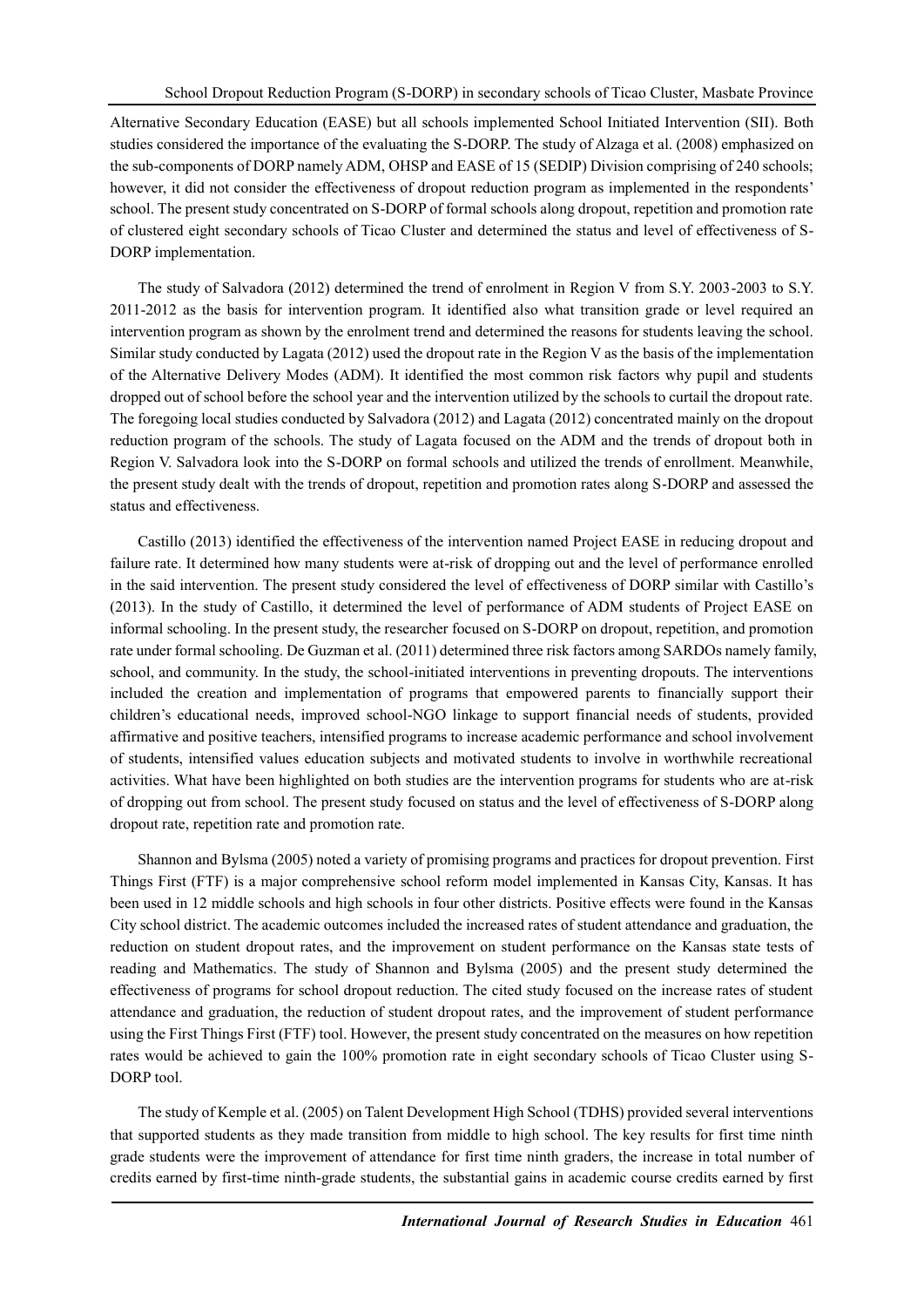time ninth- grade students. Other key results included the improvement of overall promotion rate to the tenth grade and the slight improvement in students' performance on state standards assessment in Math. The study of Kemple et al. (2005) focused on the dropout reduction program as it determined the effectiveness using the tool Talent Development High School (TDHS) implemented in various school that has been proven effective. Similarly, the present study determined the status and the level of effectiveness of dropout reduction program using S-DORP that was implemented in eight clustered secondary school of Ticao Island.

#### *2.2 Synthesis of the State-of-the-Art*

Dolan (1991), De Dios (1995) and Maligalig (2011) believed that having a better education opens opportunities that ensure a good future and eventually lift Filipinos out of poverty. It is therefore, important that the poor be given equitable access to education as reiterated in Article 28 of the United Nations Convention on the Rights of the Child. Data from National EFA Committee and FLEMMS shows that the education is disadvantaged because of its poor completion rate and low academic performance. Edley (2004), Powell (208), Burrus and Roberts (2012) considered that in United States, school dropout is considered a "crisis" or an "epidemic" and is classified as a major social and economic problem.

DepEd Order No. 74, s. 2010 and GMA News.TV Reports, noted the effectiveness of S-DORP in attaining the zero dropout rates. In increasing participation rate and in improving learning outcomes using formal, nonformal and informal approaches. Due to this remarkable improvements, Philippine EFA highly recommended that schools should intensify implementation of the proven effective program. Belen (2013) studied on the level of effectiveness of instructional and non-instructional-related SIDRI in public secondary schools while Castillo (2013) identified the effectiveness of Project EASE in reducing dropout and failure rate. Alzaga et al. (2008) and De Guzman et al. (2011) evaluated the school dropout reduction plan and determine three risk factors among SARDOs namely family, school, and community. Salvadora (2012) determined the trend of enrolment in Region V as the basis for intervention program. Lagata (2012) used the dropout rate in the Region V as the basis of the implementation of the ADM. Monacorda (2006) stressed that in many developing countries remarkably have high failure and dropout rates and overall low school attainment. Agasisti and Cordero (2012) analyzed factors associated with the probability of European students to be retained in early stages of their educational career. Otieno (2015) conducted a study to determine promotion rates among pupils in primary schools. Shannon and Bylsma (2005) and Kemple et al. (2005) both studied on comprehensive school reform model for dropout prevention.

#### *2.3 Gap Bridged by the Study*

Several researchers presented their findings which emphasized the effectiveness of DORP in curtailing dropout rate. Most studies performed evaluation and assessment on dropout intervention program on school or district level and recommended possible solutions to address the problem. Other study focused on the effectiveness of DORP sub-programs such as Alternative Learning System (ALS), Alternative Delivery Modes (ADM) such as Open High School Program and Effective Alternative Secondary Education (EASE) and School Initiated Dropout Reduction Interventions (SIDRI). However, based on the researcher's review and analysis, these studies have not assessed the status of dropout rate, repetition rate and promotion rate of clustered secondary school covering four municipalities for particular consecutive school years. Also, they have not considered assessing the level of effectiveness of S-DORP as perceived by parents, teachers, school heads and the students. Furthermore, based on the unstructured interview conducted by the researcher, it was found that there are difficulties encountered in achieving a zero dropout and repetition rate and 100% promotion rate. These were not considered in the reviewed studies. These are the gaps that the present study would like to bridge.

## *2.4 Conceptual Framework*

The study used the input – process – output (IPO) model. The input components are the status of school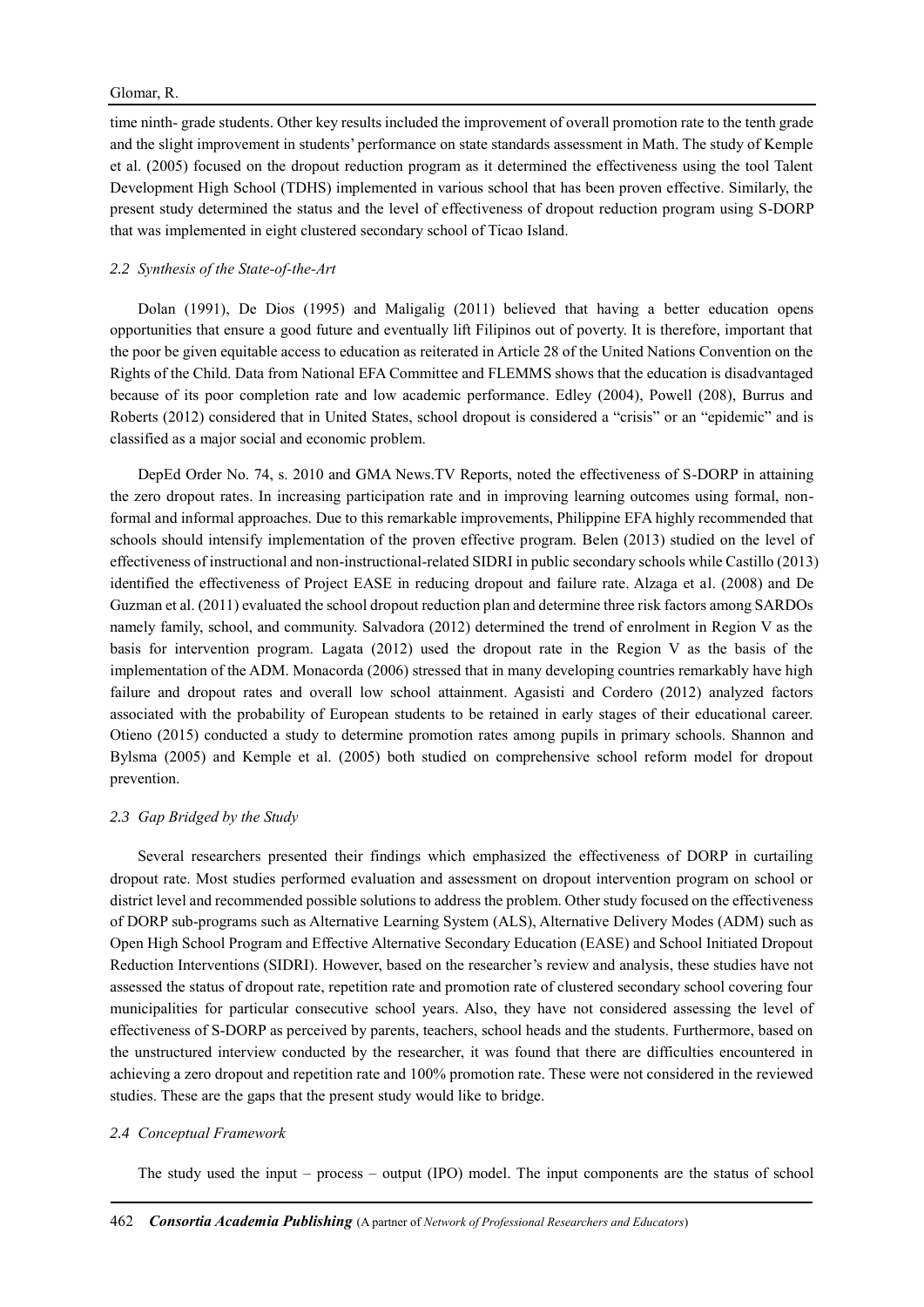dropout reduction program in terms of dropout rate, repetition rate and promotion rate, the level of effectiveness of school dropout reduction program as perceived by parents, teachers, school heads, and students as to identified variables, and the difficulties encountered by the respondents in achieving a zero dropout and repetition rates and 100% promotion rate. The process component is done through documentary analysis, survey, and unstructured interview. In all the phases, a continuous process of feedback and reflection is made. To give a feedback is to give information as to whether the three phases were appropriately done and give good results. The output of the study is the proposed action plan on dropout rate, repetition rate.

## **3. Research Design**

This study used the descriptive-survey method of research to determine the status of school dropout reduction program in terms of dropout rate, repetition rate and promotion rate of eight (8) secondary schools of Ticao Cluster, Masbate Province for school year 2012-2013, 2013-2014, 2014-2015. The said research design was appropriate to be used since the main goal of the study was to describe S-DORP and the level of effectiveness of its implementation as perceived by the parents, teachers, school heads and students. The respondents of the study included the parents, teachers, school heads, and students from the eight schools. Questionnaire, documentary analysis, and unstructured interview were the instruments used to gather data. Perceptions taken from the different respondents were used to describe the effectiveness of S-DORP in each school. Statistical measures such as frequency count, percentage, ranking, and weighted mean were then used to analyze, classify and interpret the gathered data. The findings of the study were used as basis for a proposed solution to effectively implement the S-DORP.

## *3.1 Participants*

The primary source of data was eight (8) public secondary schools of Ticao Cluster. The respondents were one (1) secondary school in Monreal namely Monreal National High School; two (2) secondary schools in San Jacinto specifically San Jacinto National High School, and Bagahanglad National High School; three (3) secondary schools in San Fernando namely Andres Clemente Jr. National High School, Ipil National High School and Buyo National High School; and two (2) secondary schools in Batuan namely F. Alindogan National High School, and Burgos National High School. The sample has a total enumeration of one hundred sixty-eight (168) respondents. These included school heads, teachers, students, and parents. The sample size was statistically determined using Slovin's Formula based on the current population of the said schools. Eight (8) and sixty-five (65) school heads and teacher-questionnaire were retrieved, respectively. For students and parents, fifty (50) and forty-five (45) questionnaires were retrieved, respectively as shown in Table 1. There were eight (8) school head-respondents representing the eight schools. There were 65 or 38% teacher-respondents. Fifty (50) or 30% were respondents from group of students. There were 45 or 27% parent-respondents completing a total of one hundred sixty-eight (168) respondents.

#### **Table 1**

#### *The Respondents*

| Respondents         |       |     | $\%$ |
|---------------------|-------|-----|------|
| <b>School Heads</b> |       |     |      |
| Teachers            |       | 65  | 38   |
| <b>Students</b>     |       | 50  | 30   |
| Parents             |       | 45  | 27   |
|                     | Total | 168 | 100  |

#### *3.2 The Instrument*

In order to get the needed data, the researcher followed the sequence in conducting the study. The research instrument was a survey questionnaire. Before distributing the copies of questionnaire to the respondents, the content was reviewed by the panel of examiners, the Dean of the School of Graduate Studies, and the adviser of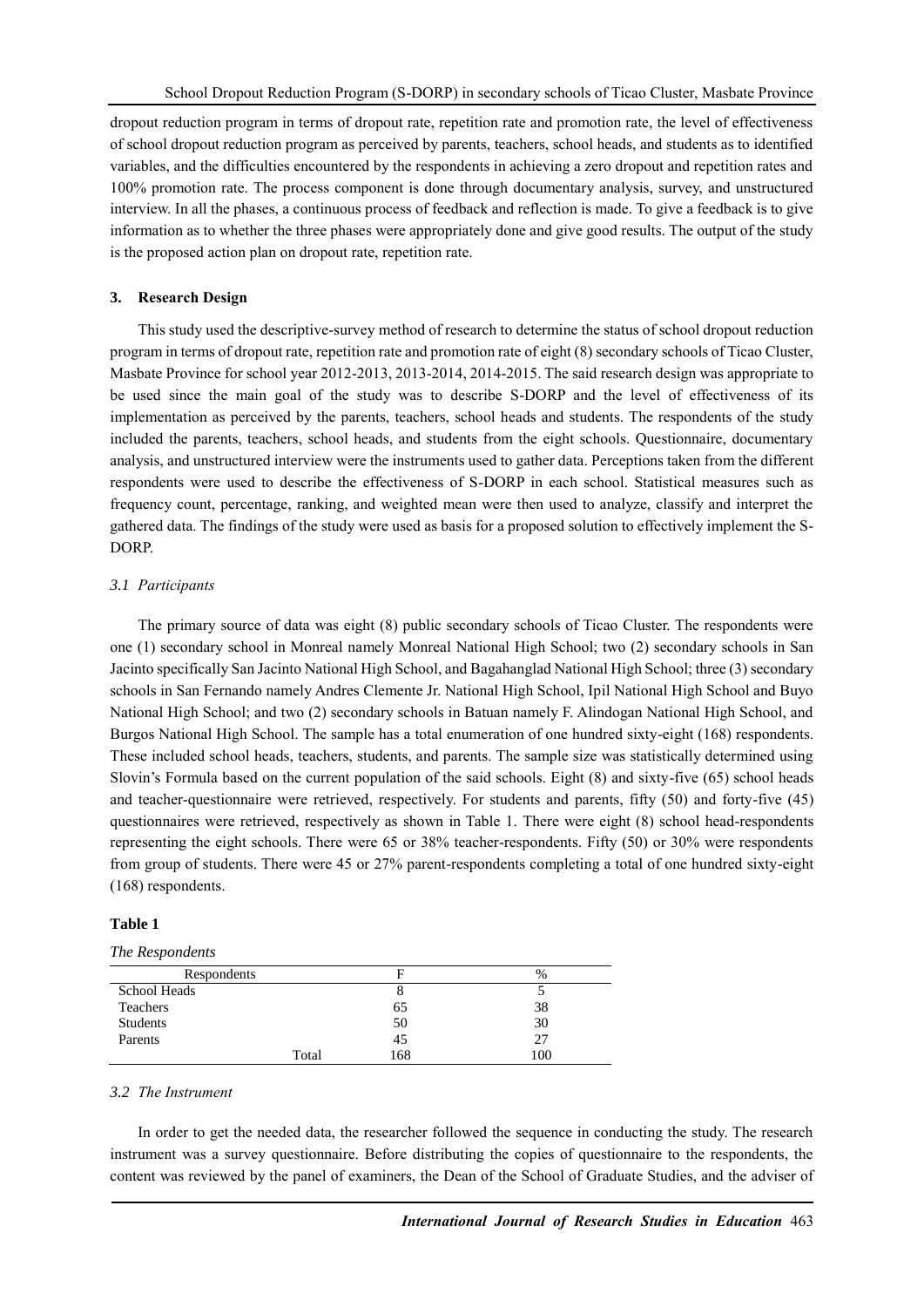the researcher. The questionnaire was reformulated based on the comments and suggestions of the review committee. After the committee approved the questionnaire, the researcher determined the sample size of the respondents. The questionnaire included a cover letter informing the respondents on objective of the study. The instrument has two parts. The first part contained a list of school dropout reduction program indicators for dropout rate, repetition rate, and promotion rate. There were thirteen indicators for dropout rate, repetition rate, and promotion rate. Likert scale was shown in a tabular form which served as the basis for rating the indicators. The second part included the difficulties encountered by the respondents in achieving a zero dropout and repetition rates and in accomplishing the 100% promotion rate. There were ten indicators which the respondents were to select. Copies of the questionnaire were presented to the panel members for checking. After incorporating their comments, final copy was produced. Through dry run, the test of validity and reliability of the questionnaire was done in Mobo National High School since this school is not part of the Ticao cluster. With the dry run, the questionnaire was reviewed and revised. After securing the approval of the panel, the researcher prepared a final copy of the questionnaire. The copies of the questionnaire were distributed to the different respondents namely the school heads, teachers, students and parents.

### *3.3 Data Collection Procedures*

The researcher sought for the approval of the Dean of Graduate School of Sorsogon State College to gather data to the identified schools on October 21, 2016. Also, the researcher secured permission from the Schools Division Superintendent of the Masbate Province on October 24, 2016. Days after the approval, the researcher personally visited the respective school heads and obtained permission for the distribution of the questionnaire. Correspondingly, the researcher also gathered the school's dropout rate, repetition rate and promotion rate for the past three years based on their respective year-end statistical data. The copies of the questionnaires were distributed personally by the researcher to the school heads, teachers, students and parents on October 26, 2017. They were provided enough time to answer the instrument. During distribution, an explanation was given regarding the details and objective of the study. The retrieval of answered questionnaire was made on November 3-4, 2017. An unstructured interview was also conducted on the problem and difficulties encountered and on the possible causes of the ineffective implementation of S-DORP. A total of 168 questionnaires were retrieved. Eight of which were from school heads, sixty-five from teachers, fifty from students, and forty-five from parents.

#### *3.4 Data Analysis Procedures*

The data gathered from the respondents were interpreted and quantified using descriptive statistics namely frequency count, percentage, ranking and weighted mean. Frequency and percentage were used to determine the status of school dropout reduction program in terms of dropout rate, repetition rate, and promotion rate of secondary schools of Ticao Cluster from school year 2012-2013 to school year 2014-2015. Weighted mean was used to determine the level of effectiveness of school dropout reduction program as perceived by parents, teachers, school heads and students as to identified variables such as the dropout rate, repetition rate and promotion rate. Likert scale was utilized to interpret the result. Ranking was also used to determine difficulties encountered by the respondents in achieving a zero dropout and repetition rates and 100% promotion rate. The indicator which has the highest frequency was ranked first and the lowest frequency was ranked last.

#### **4. Findings**

#### *4.1 Status of School Dropout Reduction Program*

**Dropout Rate.** Table 2-A presents the enrollment, number of dropouts and dropout rate of the different secondary schools from 2012-2015. It can be gleaned from the table that in school year 2012-2013, San Jacinto National High School has 19 or 1.46% student-dropouts from the 1300 enrolled students. Bagahanglad National High School has eight or 1.70% student-dropouts from the 450 students enrolled. Likewise, the Andres Clemente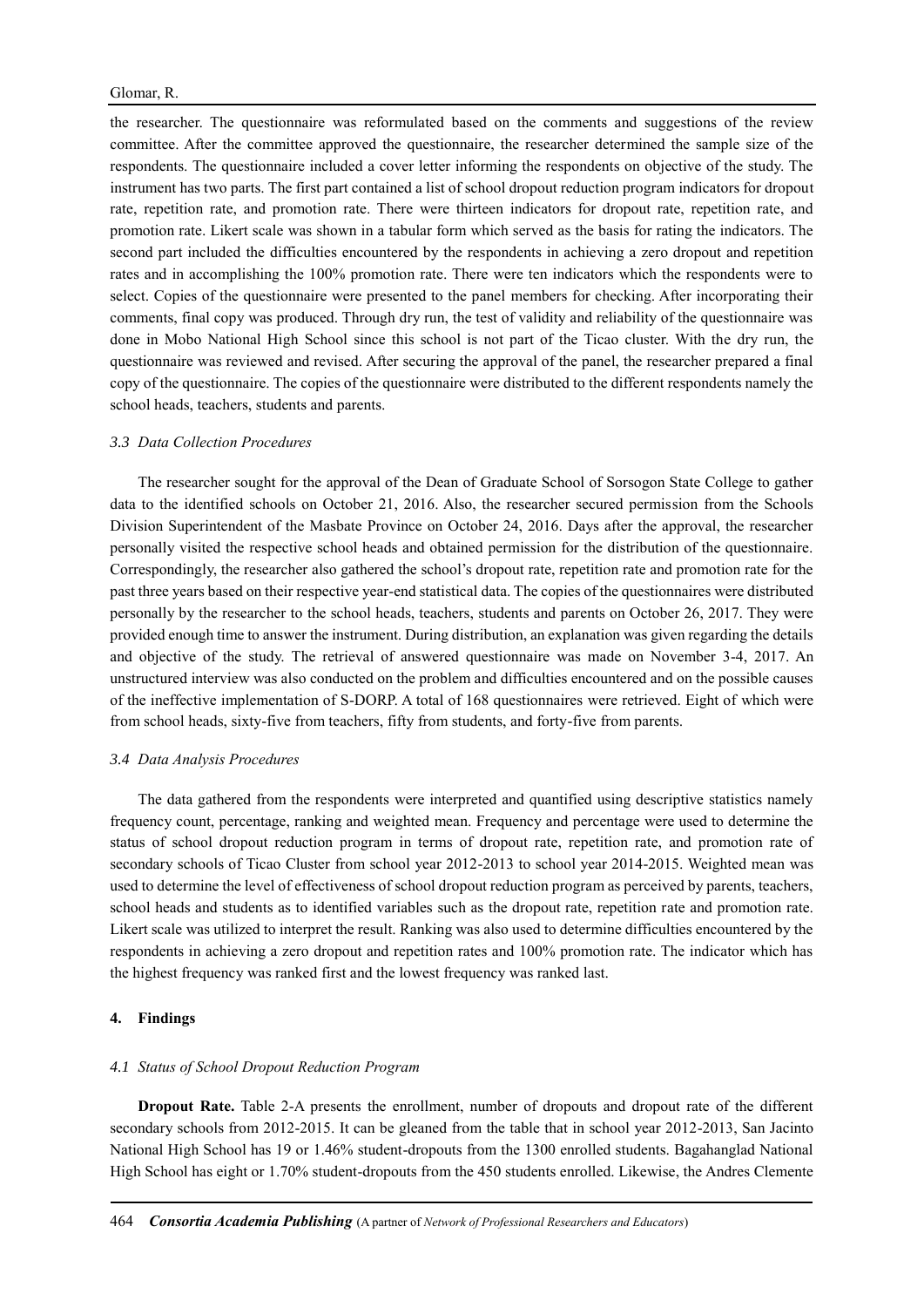Jr. National High School has 0.64% dropout rate, out of 1091 enrollees. Buyo National High School has 13 or 5.14% dropout rate from the 253 enrollees. On the other hand, Ipil National High School has 31 or 8.86% dropout rate from the 350 students who were enrolled in this year. Francisco Alindogan National High School has 6.33% dropout rate out of the 490 enrollees. Similarly, the Burgos National High School has 5 student-dropouts or 1.70% dropout rate from the 270 enrollees. In Monreal National High School, 22 students dropped from school or 3.80%. On the average, the eight secondary schools have 3.70% dropout rate.

## **Table 2A**

|  |  | Dropout Rate in the Secondary Schools, Ticao Cluster in School Year 2012-2015 |  |  |  |  |  |
|--|--|-------------------------------------------------------------------------------|--|--|--|--|--|
|  |  |                                                                               |  |  |  |  |  |

|                         |                 |      | 2012-2013 |                |      | 2013-2014      |      |      | 2014-2015 |          |
|-------------------------|-----------------|------|-----------|----------------|------|----------------|------|------|-----------|----------|
| Secondary Schools       |                 | E    | D         | DR             | E    | D              | DR   | E    | D         | DR       |
| San Jacinto NHS         |                 | 1300 | 19        | 1.46           | 1276 | 33             | 2.59 | 1254 | 35        | 2.79     |
| Bagahanglad NHS         |                 | 450  | 8         | 1.70           | 422  | 10             | 2.30 | 447  | 12        | 2.63     |
| Andres Clemente Jr. NHS |                 | 1091 | 7         | 0.64           | 1141 | 9              | 0.79 | 1175 | 27        | 2.29     |
| Buyo NHS                |                 | 253  | 13        | 5.14           | 252  | 9              | 3.57 | 220  | 2         | 0.91     |
| Ipil NHS                |                 | 350  | 31        | 8.86           | 388  | $\overline{2}$ | 0.52 | 363  | 4         | 1.10     |
| Francisco Alindogan NHS |                 | 490  | 31        | 6.33           | 505  | 3              | 0.59 | 509  | 27        | 5.30     |
| <b>Burgos NHS</b>       |                 | 270  | 5         | 1.70           | 281  | 4              | 1.44 | 271  | 0         | $\Omega$ |
| <b>Monreal NHS</b>      |                 | 590  | 22        | 3.80           | 605  | 22             | 3.60 | 611  | 10        | 1.70     |
|                         | Average         | 599  | 17        | 3.70           | 609  | 11             | 1.93 | 606  | 15        | 2.09     |
| Legend: E - Enrollment  | $D - D$ ropouts |      | DR.       | - Dropout Rate |      |                |      |      |           |          |

By school year 2013-2014, San Jacinto National High School has 33 student-dropouts from the 1276 enrollees.

Meanwhile, the Bagahanglad National High School has 10 student-dropouts out of the 422 students who enrolled. Likewise, the Andres Clemente Jr. National High School recorded 0.79% dropout rate while Buyo National High School recorded a 3.57% dropout rate. In Ipil National High School, there were only 2 students who dropped from the 388 enrollees. Francisco Alindogan National High School noted a 0.59% dropout rate and the Burgos National High School noted 1.44% dropout rate. In Monreal National High School, 22 students dropped from school from the 605 enrollees. On the average, the eight secondary schools got 1.93% dropout rate.

Additionally, in the school year 2014-2015, San Jacinto National High School has 35 student-dropouts from the 1254 enrollees. Bagahanglad National High School noted 12 student-dropouts out of the 447 students-enrollees. Likewise, the Andres Clemente Jr. National High School recorded a 2.29% dropout rate in which there were 27 student-dropouts from the 1175 enrolled. Buyo National High School got a 0.91% dropout rate which was equivalent to 2 students who dropped from the school. On the other hand, Ipil National High School has four students-dropouts from the 363 student-enrollees. Francisco Alindogan National High School noted a 5.30% dropout rate equivalent to 27 students who dropped from school. Similarly, the Burgos National High School reached a zero dropout rate and Monreal National High School noted only 1.70% which is equivalent to 10 studentdropouts from 611 student-enrollees. On the average, the eight secondary schools in Ticao Cluster got 2.09% dropout rate, equivalent to 15 students.

It can be inferred from the data that San Jacinto National High School and Andres Clemente Jr. National High School have large number of enrollees while the Buyo National High School and Burgos National High School have small number of enrolled students for the three school years. In terms of number of dropouts, the Jacinto National High School has the largest number of students while the Burgos National High School has the lowest number of students and even attained a zero dropout rate. The Buyo National High School, Burgos National High School and Monreal National High School were able to record a decreasing dropout rate while the other schools have varying rates. It can be concluded that the eight secondary school have established a varying trend of dropout rate.

The data implies that the statistics on dropout rate among the schools in Ticao Cluster were still far from the zero dropout rate plan of the Department of Education. Hence, the findings suggest the fact that even if the schools are implementing S-DORP in addressing dropouts, there are still some factors and situations that occur which are uncontrollable particularly on the aspect of personal reasons, like change of residence, health problems and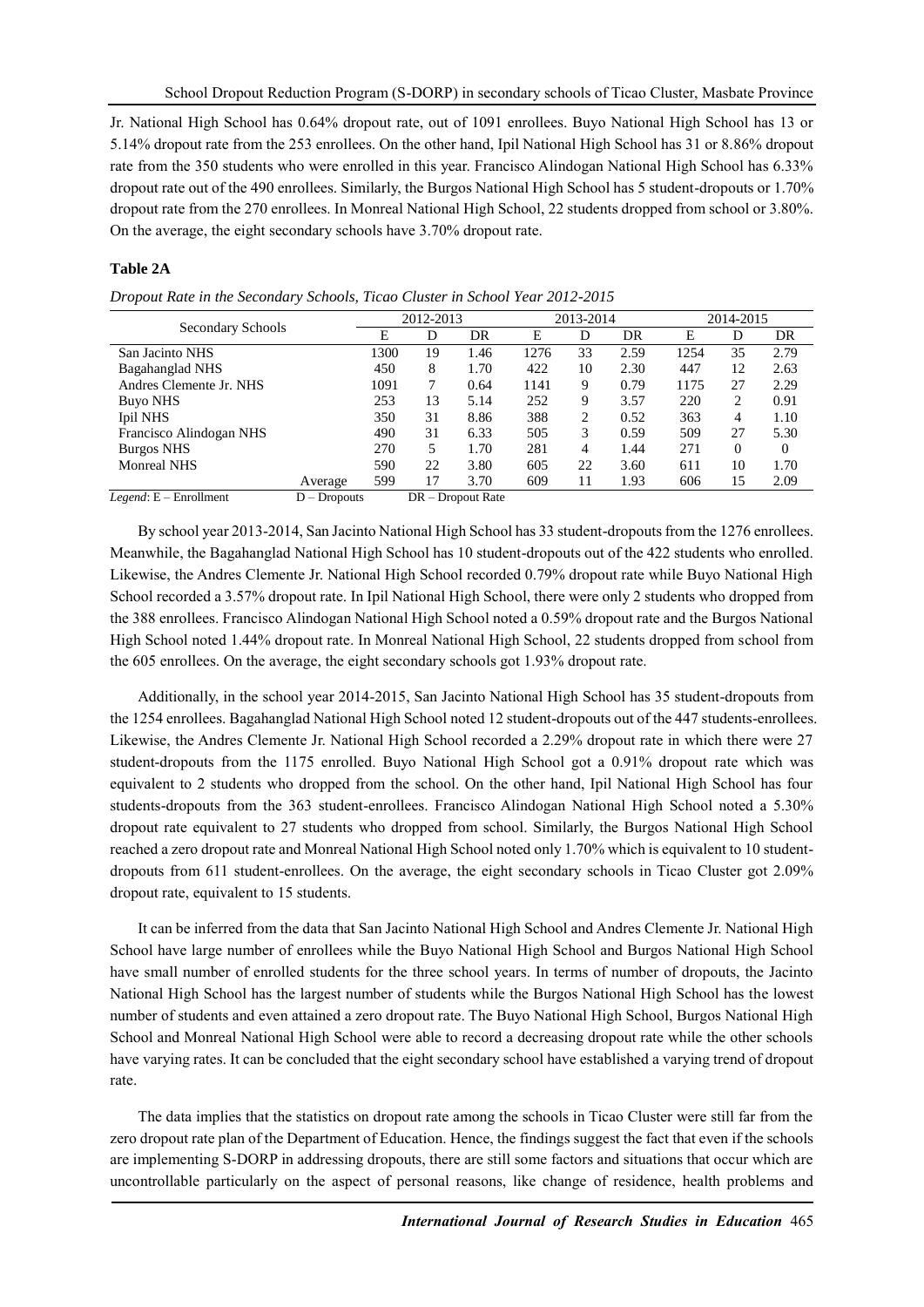financial constraints which force students to leave school.

Based on the unstructured interview conducted, there are major reasons for students to drop from school. Among the reasons are they are forced to work at an early aged and are engaged in menial jobs because of the need to support their family. Some of them are even discouraged by their parents to continue schooling since there is a need to financially support the family's daily living. Early marriage is another reason that forced students to drop from school. Since they been confronted with the responsibilities as parents at their young age, male students tend to focus on providing the basic needs of the family while female students concentrate on taking care of the children. Another factor that forced them to drop from school is the different problems within their family. Problems includes separation of parents, financial incapacity and conflict among the siblings. The distance between home and school is also another factor that discourages them to continue schooling. Some of them travel eight to 10 kilometers along risky terrains and cross rivers each day before they reach school. Lastly, the armed conflict in Masbate province particularly in Ticao Island is another factor that increases dropout rate.

These findings were supported by Belen (2013), as he pointed that there was an increase-decrease in dropout rates from school years 2007-2008 to 2011-2012 among the six public secondary schools in Castilla, Sorsogon. Among cited factors on the increasing and decreasing trend of dropout were the early marriage/pregnancy, parent's attitude towards schooling, family problems, illness, poor academic performance, lack of interest, peer influence, distance between the school and home, and financial related-problems.

**Repetition Rate**. The enrollment, number of repeaters and repetition rate of the secondary schools from school year 2012-2013 to school year 2014-2015 are contained in Table 2B. It can be gleaned from the table that in school year 2012-2013, San Jacinto National High School has a zero-repetition rate while Bagahanglad National High School has 1.00% repetition rate, equivalent to five student-repeaters out of the 450 enrollees. Likewise, out of the 1091 student enrolled, Andres Clemente Jr. National High School recorded 0.46% or five student-repeaters. In Buyo National High School, there were 19 student-repeaters or 7.98% from 253 students.

## **Table 2B**

|                                  |                 |      | 2012-2013 |                      |      | 2013-2014 |          |      | 2014-2015      |           |
|----------------------------------|-----------------|------|-----------|----------------------|------|-----------|----------|------|----------------|-----------|
| Secondary Schools                |                 | E    | R         | RR                   | E    | R         | RR       | E    | R              | <b>RR</b> |
| San Jacinto NHS                  |                 | 1300 | $\theta$  | 0                    | 1276 | 0         | 0        | 1254 | $\Omega$       | $\Omega$  |
| Bagahanglad NHS                  |                 | 450  | 5         | 1.00                 | 422  | 4         | 0.94     | 447  | 4              | 0.95      |
| Andres Clemente Jr. NHS          |                 | 1091 | 5         | 0.46                 | 1141 | 10        | 0.87     | 1175 | 8              | 0.68      |
| Buyo NHS                         |                 | 253  | 19        | 7.98                 | 252  | 8         | 3.16     | 220  | $\overline{0}$ | 0         |
| Ipil NHS                         |                 | 350  | 15        | 4.29                 | 388  | 12        | 3.09     | 363  | $\Omega$       | $\Omega$  |
| Francisco Alindogan NHS          |                 | 490  | 37        | 7.55                 | 505  | 18        | 3.56     | 509  | 8              | 1.57      |
| <b>Burgos NHS</b>                |                 | 270  | 3         | 1.00                 | 281  | 0         | $\Omega$ | 271  | $\Omega$       | 1.42      |
| <b>Monreal NHS</b>               |                 | 590  | 6         | 1.00                 | 605  | 6         | 0.94     | 611  | 6              | 0.95      |
|                                  | Average         | 599  | 11        | 2.91                 | 609  |           | 1.57     | 606  | 3              | 0.70      |
| <i>Legend</i> : $E$ – Enrollment | $R - Repedters$ |      |           | RR – Repetition Rate |      |           |          |      |                |           |

*Repetition Rate in the Secondary Schools, Ticao Cluster in School Year 2012-2015*

Also, there were 15 repeaters or 4.29% in Ipil National High School while 37 student-repeaters or 7.55% in Francisco Alindogan National High School. Similarly, the Burgos National High School has three studentrepeaters or 1.00% of the 270 enrolees. Monreal National High School rated six student-repeaters or 1.00% out of the 590 student-enrollees. On the average, the eight secondary schools were able to get an average total of 2.91% repetition rate, equivalent to 11 students. For school year 2013-2014, San Jacinto National High School and the Burgos National High School have zero repeaters while Bagahanglad National High School has four studentrepeaters or 0.94%. In Andres Clemente Jr. National High School, there were 10 student-repeaters from the 1141 enrolees. In Buyo National High School 3.16% repetition rate or eight students were noted to be repeaters in that particular school year. Ipil National High School has 12 repeaters or 3.09% from the 388 students enrolled; however, Francisco Alindogan National High School identified 3.56% repetition rate, equivalent to 18 students, out of the 505 enrollees. Monreal National High School noted 0.94% repetition rate or six student-repeaters out of the 605 enrollees. On the average, the eight secondary schools were able to get 1.57% repetition rate.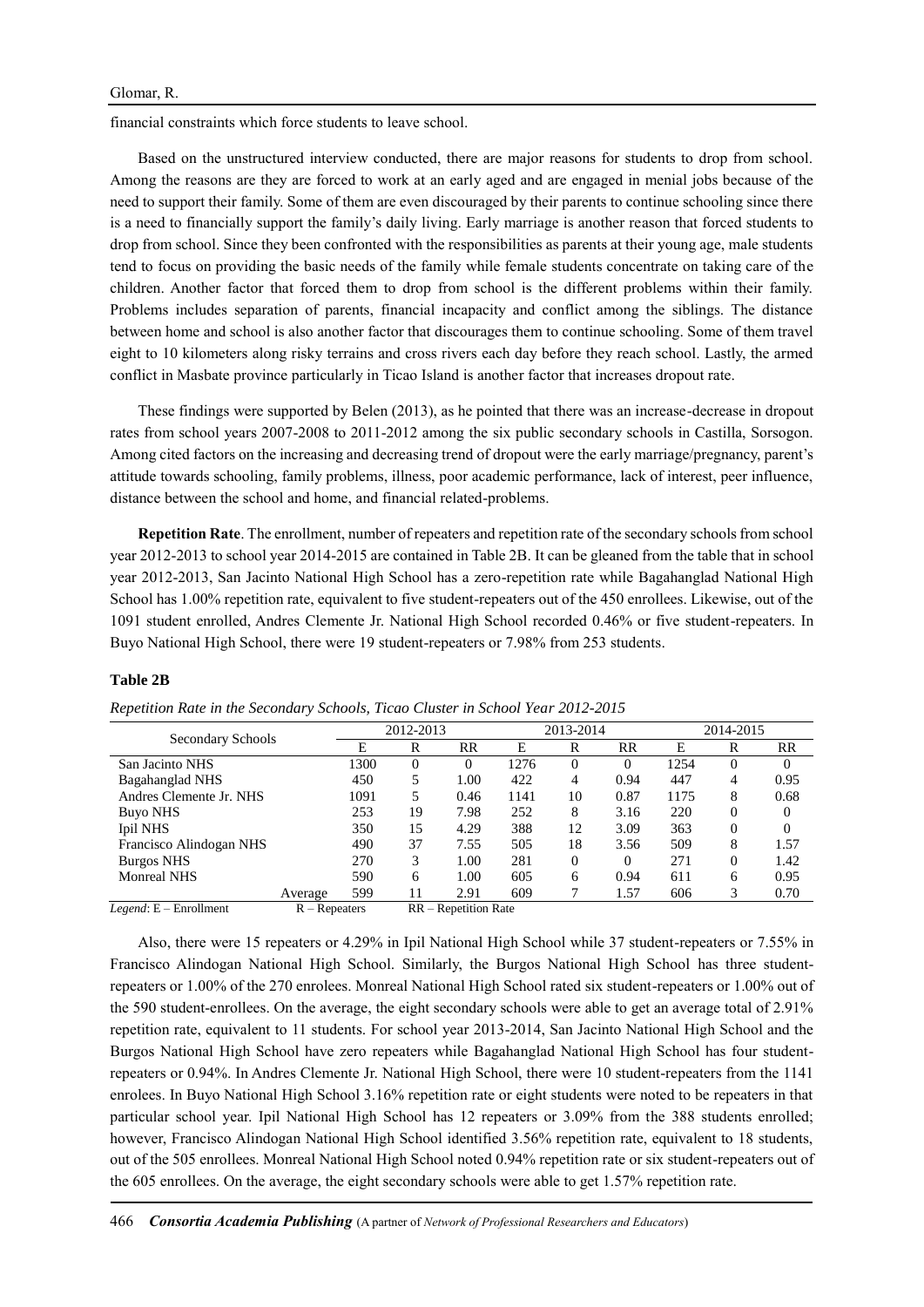Additionally, in the school year 2014-2015, San Jacinto National High School, Ipil National High School, Burgos National High School have zero percent repetition rate. This means that in the three schools in Ticao Cluster, there have been no identified student-repeaters in the specific school year. However, the five other secondary schools have been noted for a percentage of rating on student-repeaters. In particular, Bagahanglad National High School has noted 0.95%; Andres Clemente Jr. National High School has 0.68%; Francisco Alindogan National High School has 1.57%; and Monreal National High School has noted 0.95% repetition rate. On the average, the eight secondary schools got 0.70% average repetition rate. Significantly, the data revealed that among the secondary schools in Ticao cluster, San Jacinto National High School achieved the zero-repetition rate in the three school years identified. The Alindogan National High School showed a decreasing repetition rate while the other schools had varying rates. It can be concluded that on the average, the eight secondary school established a decreasing trend of repetition rate. Based from the data gathered, the secondary schools in Ticao cluster have declining percentage of repeaters. The decrease of the repetition rate in the schools are significant for it reflects the positive implementation of S-DORP; however, the DepEd's target of zero-repetition rates has yet to be achieved.

From the unstructured interview, the major reasons for repetition of students in the academic years they were enrolled included poor academic performance, lack of interest, family problems and poverty. Other factors are the irregular attendance of students in classes and the lack of support from the school heads, subject teachers, other students, parents, and other key stakeholders. Surprisingly, another reason is the lack of information on S-DORP of the teachers themselves. They, being unaware of the support and assistance that should be given to student-atrisk of dropping out, may not provide appropriate intervention or measures to prevent students from leaving the school. UNESCO Institute of Statistics (2009) supports the findings of this study. They pointed out that high repetition rates reveal problems in the internal efficiency of the educational system and possibly reflect at poor level of instruction. When compared across grades, the patterns can indicate specific grades for which there is higher repetition, hence requiring more in depth study of causes and possible remedies.

**Promotion Rate**. Table 2C consists of the enrollment, number of promoted and promotion rate for three school years of the secondary schools. Relative to the promotion rate of students in the secondary schools in Ticao cluster for school year 2012-2013, 2013-2014, and 2014- 2015, the table shows an increasing percentage of promotion in all identified secondary school. San Jacinto National High School indicated consistency in its high rate of promoted students for each identified school year.

## **Table 2C**

| Secondary Schools       |      | 2012-2013 |       |      | 2013-2014 |           |      | 2014-2015 |       |
|-------------------------|------|-----------|-------|------|-----------|-----------|------|-----------|-------|
|                         | E    | D         | PR    | E    | P         | <b>PR</b> | E    | P         | PR    |
| San Jacinto NHS         | 1300 | 1278      | 98.30 | 1276 | 1250      | 98.00     | 1254 | 1234      | 98.40 |
| Bagahanglad NHS         | 450  | 434       | 96.38 | 422  | 369       | 87.5      | 447  | 423       | 94.59 |
| Andres Clemente Jr. NHS | 1091 | 1004      | 92.00 | 1141 | 1028      | 90.09     | 1175 | 992       | 84.43 |
| Buyo NHS                | 253  | 217       | 85.77 | 252  | 239       | 94.84     | 220  | 218       | 99.09 |
| Ipil NHS                | 350  | 283       | 80.86 | 388  | 340       | 87.63     | 363  | 315       | 86.78 |
| Francisco Alindogan NHS | 490  | 422       | 86.12 | 505  | 484       | 95.84     | 509  | 474       | 93.12 |
| <b>Burgos NHS</b>       | 270  | 242       | 89.71 | 281  | 244       | 86.83     | 271  | 264       | 97.42 |
| <b>Monreal NHS</b>      | 590  | 562       | 95.20 | 605  | 578       | 95.46     | 611  | 595       | 97.35 |
| Average                 | 599  | 555       | 90.54 | 609  | 566       | 92.02     | 606  | 567       | 93.90 |

*Promotion Rate in the Secondary Schools, Ticao Cluster School Year 2012-2015*

*Legend*: E – Enrollment P – Promoted PR – Promotion Rate

In school year 2012-2013, Ipil National High School has the lowest percentage of promoted students in which out of 350 students, only 280 of them proceeded to the next year level. In 2013-2014, Burgos National High School has the lowest rate among the eight secondary schools. As rated, there are 281 enrolees but only 244 were promoted for the next level. In school year 2014-2015, Andres Clemente National High School noted 84.43% promotion rate which is quite lower than those other secondary schools in Ticao cluster. Likewise, two of the schools particularly the Burgos National High School and Monreal National High School showed increasing promotion rate significantly.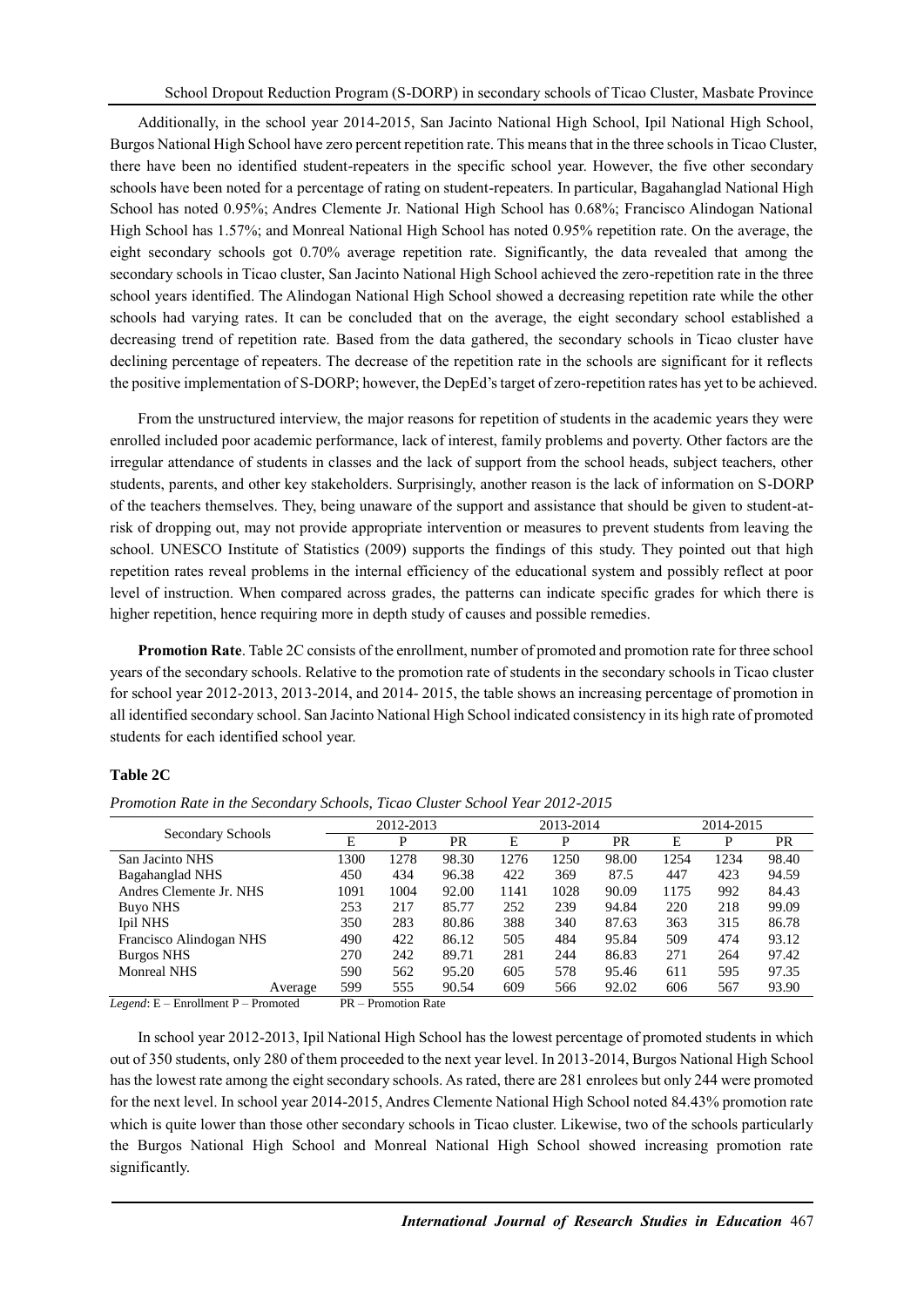Deduced from the data are the highest promotion rates in San Jacinto National High School and Monreal National High School while there are varying promotion rates in other schools for this school year included. It can be concluded that the eight secondary school have increasing trend of promotion rates. As inferred, none of the eight secondary schools obtained a 100% promotion rate. It clearly implies that the one hundred percent promotion rate standard has to be thoroughly worked out by the eight secondary schools in Ticao cluster. From the interview, the causes of why some students are not promoted included the fact that they are being forced by their parents to work to support and augment the daily needs of the family. In terms of peer influence, the students choose to mingle with friends outside the school. This tends to commit cutting classes. Teachers are also factor for this condition. Many of them do not create and conduct remedial programs that may help students cope with their academic deficiencies and requirements. Allen (2009) have found similar results and created an indicator variable to designate whether ninth-grade students were "on track" to be promoted. Students were classified as not "on track" if they had low numbers on at least two of the following risk factors such as attendance, grade point average, credits earned, and individual grades.

#### *4.2 Level of Effectiveness of School Dropout Reduction Program*

**Dropout Rate**. Relative to dropout rate, it can be deduced from the table that the parents, teachers, students and school heads assessed the indicator stating that *identification of SARDO by subject area and year level* with weighted mean of 3.51, 4.15, 3.74, and 4.25 and quantitatively interpreted as *effective*. Among the listed variables, the preparation of the *SARDO monitoring sheet* was rated by the respondents to be effective with a weighted mean of 3.69. How students are diagnosed of their strengths, *weaknesses, interests and learning difficulties* is another indicator which has been rated effective by the respondents as seen the weighted mean in the Table 3A.

Designing the appropriate intervention with colleagues and SARDO as another indicator was rated effective by the respondents with the weighted mean of 3.62, 3.77, 3.88, and 3.88, respectively. The implementation of the intervention programs received varied rating. The school heads rated this indicator highly effective with a weighted mean of 4.50; while the parents, teachers, and students rated the implementation effective given the weighted mean of 3.56, 3.85 and 3.94, respectively. The tracking and evaluating of the progress of SARDO was rated by the parents, teachers, students and school heads effective with the weighted mean of 3.64, 3.77, 3.78, and 4.38, respectively. Then, assisting the school head in formulating DORP plan is another indicator evaluated highly effective by the school head while the parents, teachers and students rated this indicator effective with the weighted mean of 3.69, 3.75, and 3.94, respectively. In conducting *advocacy to the parents, students, community and LGUs,*  the respondents rated this indicator effective with the varying weighted mean in the table.

All respondents gave a rating of effective for the submission of a regular progress report on SARDO to the school head. Also, the attendance on the training-workshop on DORP was rated by the parents, teachers, students, and school heads effective with weighted mean of 3.67, 3.62, 3.76, and 3.88, respectively. Other indicators that have been rated effective by the respondents include the assistance given in the conduct of in-service trainings for DORP implementation, the planning of DORP classroom action plan with other stakeholders, and the updating of the information about SARDO. Over-all weighted mean shows that parents, teachers, students and school heads rated all variables related to SARDO effective.

The data implies that even though the indicator for dropout rates are proven to be effective, there could have been loopholes in the implementation of the S-DORP. The results do not conform to the zero-dropout rate standard of DepEd. Teachers, parents, students, and school heads thought that indicators appear to be effective in addressing the dropout problem, but the data on dropout rate, repetition rate and promotion rate indicate some issues and concerns on the implementation of the SARDO. Based on the unstructured interview to the respondents, there are certain factors pointed out that hinders the effective implementation of S-DORP along dropout rate in secondary schools of Ticao Cluster. The main concern that teachers brought out was the fact that the school DORP and SARDOS have not been given enough attention due to the large number of students. Parents and students are not actively involved in the planning, developing, and implementing of the S-DORP which made them become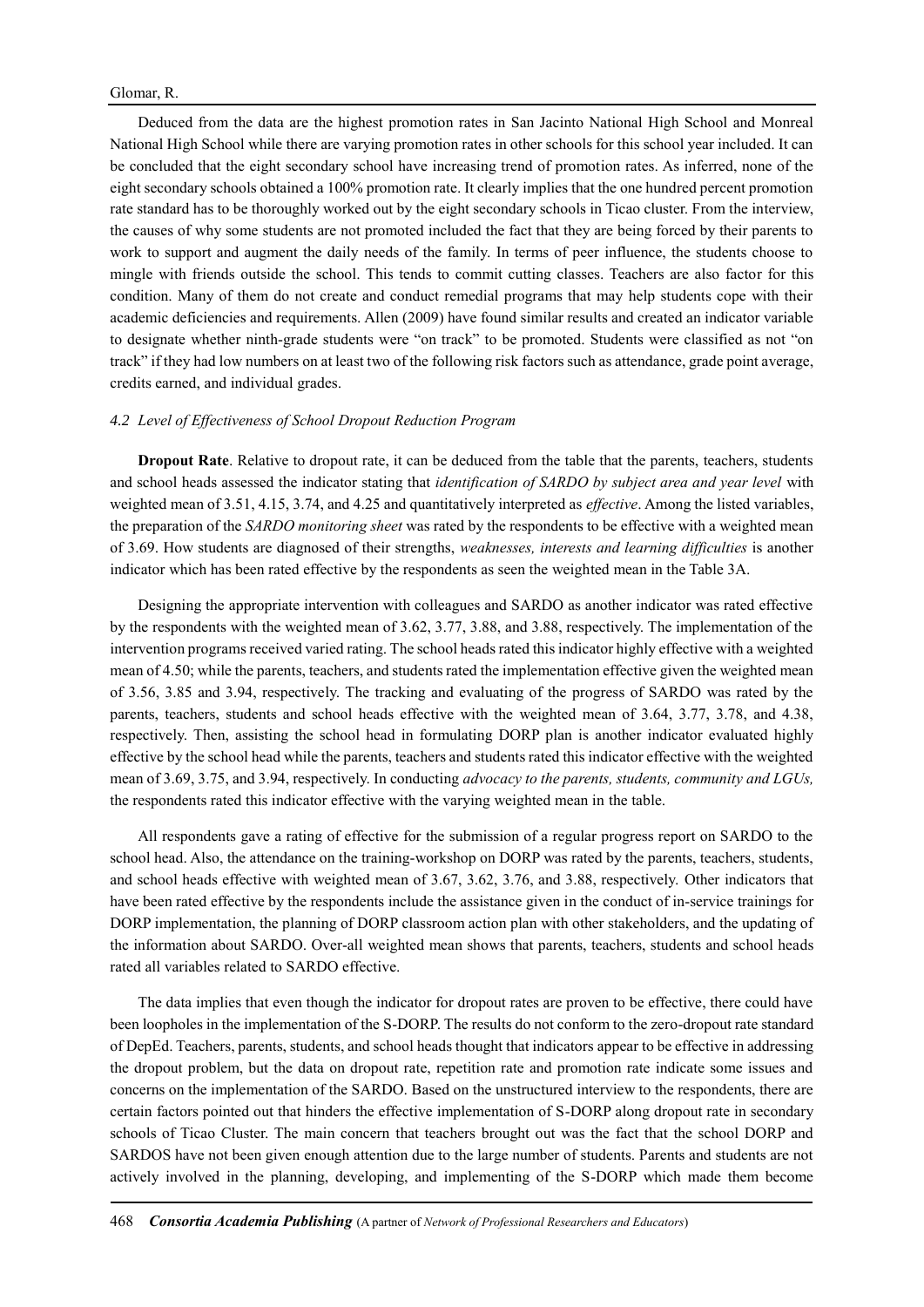uncooperative during the conduct of home visitation activities. Thus, the awareness of the respondents should be increased through the re-orientation of the program. Belen (2013) supports these findings as he stressed that the school heads, students and parents, should work together in the intervention program. Their active participation will help achieve the level of effectiveness of the program from planning to implementation.

## **Table 3A**

*Level of Effectiveness of S-DORP along Dropout Rate as Perceived by the Respondents*

|                                                       | Parents               |             | Teachers |                 | <b>Students</b> |    | School Heads |    |
|-------------------------------------------------------|-----------------------|-------------|----------|-----------------|-----------------|----|--------------|----|
| Indicators                                            | Mean                  | VI          | Mean     | VI              | Mean            | VI | Mean         | VI |
| 1. Identify student-at-risk of dropping-out           | 3.51                  | E           | 4.15     | E               | 3.74            | E  | 4.25         | E  |
| (SARDO) by subject area and year level                |                       |             |          |                 |                 |    |              |    |
| 2. Prepare SARDO monitoring list                      | 3.69                  | E           | 3.86     | E               | 3.86            | E  | 4.25         | E  |
| 3. Diagnose students' strengths, weaknesses,          | 3.64                  | E           | 3.97     | E               | 4.00            | E  | 4.63         | HE |
| interests and learning difficulties.                  |                       |             |          |                 |                 |    |              |    |
| 4. Design appropriate interventions with colleagues   | 3.62                  | $\mathbf E$ | 3.77     | E               | 3.88            | E  | 3.88         | E  |
| and the SARDO                                         |                       |             |          |                 |                 |    |              |    |
| 5. Implement the interventions                        | 3.56                  | E           | 3.85     | E               | 3.94            | E  | 4.50         | HE |
| 6. Track / evaluate progress of SARDO                 | 3.64                  | $\mathbf E$ | 3.77     | $\mathbf E$     | 3.78            | E  | 4.38         | E  |
| 7. Assist the School Head in formulating DORP         | 3.69                  | E           | 3.75     | E               | 3.94            | E  | 4.63         | HE |
| Plan                                                  |                       |             |          |                 |                 |    |              |    |
| 8. Conduct advocacy to the following stakeholders:    | 3.76                  | E           | 3.98     | E               | 4.06            | E  | 4.25         | E  |
| parents, students, community and LGUs                 |                       |             |          |                 |                 |    |              |    |
| 9. Submit a regular progress report on SARDO to       | 3.67                  | E           | 3.89     | E               | 3.96            | E  | 4.00         | E  |
| the school head                                       |                       |             |          |                 |                 |    |              |    |
| 10. Attend training – workshop on DORP                | 3.67                  | E           | 3.62     | E               | 3.76            | E  | 3.88         | E  |
| 11. Assist in the conduct of in-service trainings for | 3.64                  | E           | 3.58     | E               | 3.84            | E  | 3.63         | E  |
| DORP implementors                                     |                       |             |          |                 |                 |    |              |    |
| 12. Plan with the other stakeholders especially       | 3.62                  | E           | 3.83     | E               | 4.02            | E  | 3.63         | E  |
| students the DORP classroom action plan               |                       |             |          |                 |                 |    |              |    |
| 13. Update information about the SARDO                | 3.62                  | E           | 3.97     | E               | 3.90            | E  | 4.00         | E  |
| Over-all weighted mean                                | 3.64                  | E           | 3.85     | E               | 3.90            | E  | 4.14         | E  |
| Legend: VI – Verbal Interpretation                    | HE - Highly Effective |             |          | $E$ – Effective |                 |    |              |    |

**Repetition Rate**. Table 3B includes the weighted mean and verbal interpretation of the indicators as perceived by the respondents. In terms of repetition rate, the indicator stating the reduction of class sizes was rated effective by the parents, teachers, students and school heads with weighted mean of 3.62, 3.92, 3.82, and 3.75, respectively. However, the indicator stating the maximization of the school calendar for school year as provided for in Republic Act No. 7797 was assessed effective with weighted mean of 3.62, 3.85, 4.04, and 4.13, respectively. On the level of effectiveness of the S-DORP in terms of the repetition rate, four indicators have consistently been rated effective by all cohorts of respondents. The parents, students, teachers and school heads rated these indicators effective, in particular, the reduction of class sizes, the maximizing of school calendar as provided in R.A. No. 7797. The raising of teacher's qualification and providing them incentives for in-service training and other trainings, and the generation of school financial and material resources and support the implementation of the S-DORP are indicators rated effective. They are shown in Table 3B with the weighted mean of 4.25.

Other indicators rated highly effective by the school heads include the strengthening of parents' involvement in school management with weighted mean of 4.63; the scheduling of home visitation activities a weighted mean of 4.50; the strengthening of local control of school finance with a weighted mean of 4.63; and the strengthening of students' involvement in school management such as the active participation of the Supreme Student Government. On the other hand, the students, parents, and teachers rated these indicators effective as confirmed by the weighted mean indicated in the Table 3B. However, there are a number of indicators which are rated differently by the respondents. Observable are the similarities of the rating of the parents, students, and teachers on these indicators while school heads rated them highly effective. To mention, the indicator that states the increasing of supervision of the school heads and teachers and enforcing 180 days non-negotiable contact time and the increasing of the number of learning materials including its distribution have been rated effective with the weighted mean of 3.67, 4.11, 4.04, 3.58, 3.85, and 3.90.

School heads rated highly effective the indicators such as the enforcement of compulsory attendance and remedial classes with a weighted mean of 4.63 and the introduction of incentives and other measures when teachers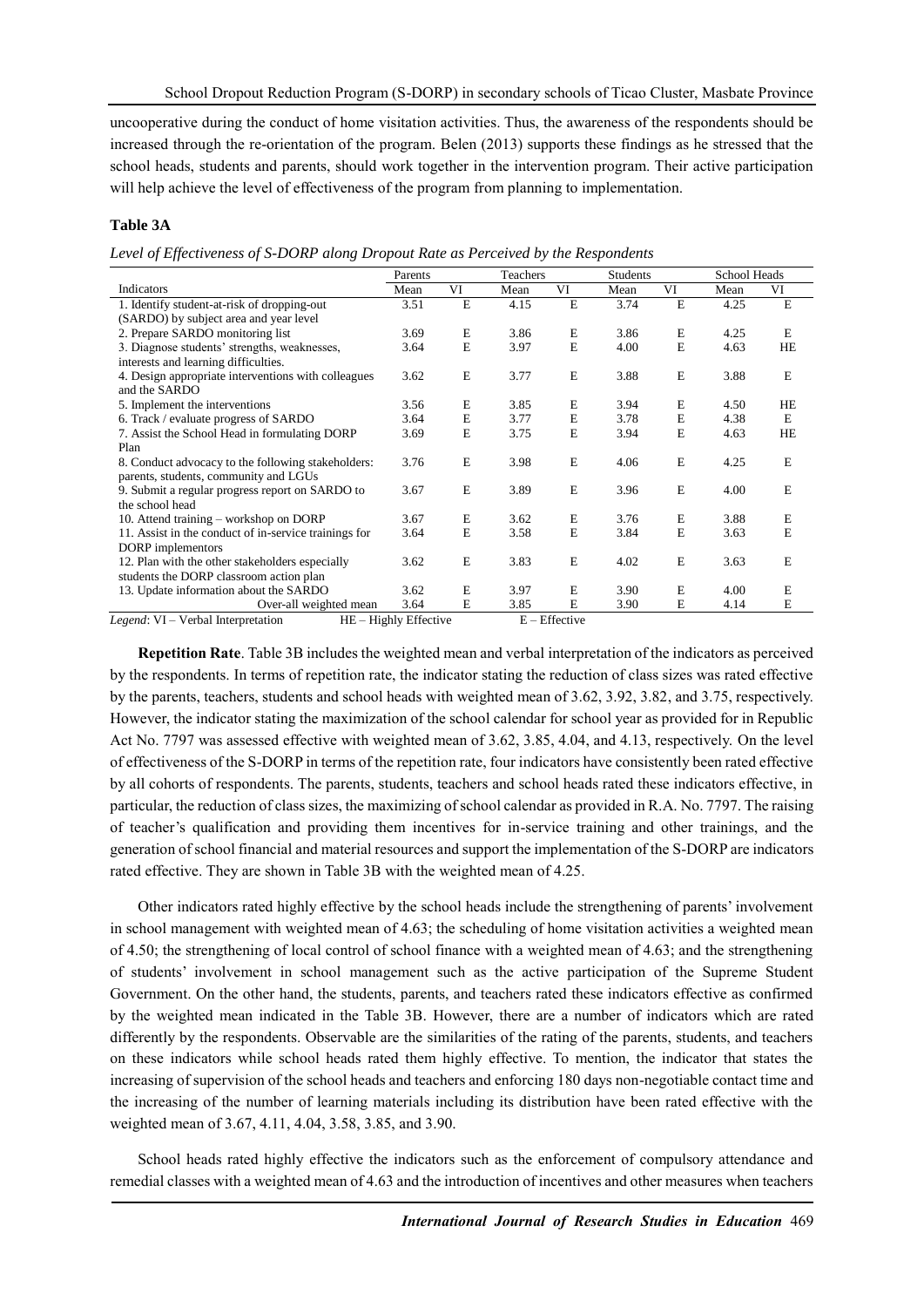are deployed to remote areas. However, parents, students and teachers rated these indicators effective as shown in the weighted mean of 3.64, 4.22, 3.98, 3.58, 3.74, and 3.88. The data gathered implies that the cited indicators for repetition rate are effective as perceived by the parents, teachers, students and school heads. However, it may not be sufficient enough since it does not conform standard zero-repetition rate. Based on the researcher's unstructured interview certain factors were pointed out as the hindrances to the effective implementation of S-DORP along repetition rate in secondary schools of Ticao Cluster. The main problem identified by the teachers is the student's irregularity of attendance. Another problem is the lack of support from school heads, subject teachers, students and parents and other key stakeholders. It is also noted that some teachers are not aware of the S-DORP especially those new in the teaching service. Therefore, revisiting and re-orientation of the S-DORP is deemed necessary. UNESCO Institute of Statistics (2009) supports this finding that repetition rate ideally should approach zero percent. High repetition rate reveals problems in the internal efficiency of the educational system and possibly reflect a poor level of instruction.

## **Table 3B**

*Level of Effectiveness of S-DORP along Repetition Rate as Perceived by the Respondents*

|                                                                                                        | Parents |             | Teachers        |             | <b>Students</b> |             | School Heads |             |
|--------------------------------------------------------------------------------------------------------|---------|-------------|-----------------|-------------|-----------------|-------------|--------------|-------------|
| Indicators                                                                                             | Mean    | VI          | Mean            | VI          | Mean            | VI          | Mean         | VI          |
| 1. Reduce class sizes                                                                                  | 3.62    | $\mathbf E$ | 3.92            | $\mathbf E$ | 3.82            | $\mathbf E$ | 3.75         | $\mathbf E$ |
| 2. Maximizing school calendar for school year as                                                       | 3.62    | E           | 3.85            | E           | 4.04            | E           | 4.13         | E           |
| provided for in Republic Act No. 7797                                                                  |         |             |                 |             |                 |             |              |             |
| 3. Raise teachers' qualification and provide                                                           | 3.67    | $\mathbf E$ | 4.11            | E           | 4.04            | $\mathbf E$ | 4.25         | E           |
| incentives for in-service and school level                                                             |         |             |                 |             |                 |             |              |             |
| training/enhancement such as INSET, TIP and                                                            |         |             |                 |             |                 |             |              |             |
| others                                                                                                 |         |             |                 |             |                 |             |              |             |
| 4. Increase school heads and teacher's supervision                                                     | 3.58    | E           | 3.85            | E           | 3.90            | E           | 4.75         | <b>HE</b>   |
| enforcing a 180-day non-negotiable contact time for                                                    |         |             |                 |             |                 |             |              |             |
| teachers and physical presence of school heads                                                         |         |             |                 |             |                 |             |              |             |
| every school day                                                                                       |         |             |                 |             |                 |             |              |             |
| 5. Increased learning materials, free textbooks                                                        | 3.62    | E           | 3.95            | E           | 4.00            | E           | 4.50         | <b>HE</b>   |
| supply and distribution especially for poor learners                                                   |         |             |                 |             |                 |             |              |             |
| 6. Enforce compulsory attendance laws and<br>remedial classes                                          | 3.64    | E           | 4.22            | E           | 3.98            | E           | 4.63         | HE          |
|                                                                                                        | 3.60    | E           | 4.23            | E           | 3.98            | E           | 4.75         | HE          |
| 7. Strict implementation of "no collection policy")<br>8. Introduce incentives and other measures when | 3.58    | E           | 3.74            | E           | 3.88            | E           | 4.50         | <b>HE</b>   |
| teachers are deployed to remote areas                                                                  |         |             |                 |             |                 |             |              |             |
| 9. Generates school financial and material resources                                                   | 3.58    | E           | 3.77            | E           | 3.90            | E           | 4.25         | E           |
| to support implementation of DORP                                                                      |         |             |                 |             |                 |             |              |             |
| 10. Strengthen parent involvement in school                                                            | 3.64    | E           | 4.03            | E           | 3.98            | E           | 4.63         | <b>HE</b>   |
| management                                                                                             |         |             |                 |             |                 |             |              |             |
| 11. Scheduled home visitation activities                                                               | 3.58    | E           | 3.98            | E           | 3.84            | E           | 4.50         | <b>HE</b>   |
| 12. Strengthen local control of school finance                                                         | 3.64    | E           | 3.85            | E           | 3.98            | E           | 4.63         | HE          |
| 13. Strengthen student involvement in school                                                           | 3.67    | E           | 4.05            | E           | 4.10            | E           | 4.50         | HE          |
| management such as active participation of the                                                         |         |             |                 |             |                 |             |              |             |
| Supreme Student Government                                                                             |         |             |                 |             |                 |             |              |             |
| Over-all Weighted Mean                                                                                 | 3.62    | E           | 3.96            | E           | 3.96            | E           | 4.44         | Е           |
| Legend: VI - Verbal Interpretation HE - Highly Effective                                               |         |             | $E$ – Effective |             |                 |             |              |             |

**Promotion Rate**. The weighted means and verbal interpretation of the assessment of the indicators by the respondents were contained in Table 3C. It can be gleaned from the table that in terms of promotion rate, the indicator stating the revitalization of project *REACH and ECARP* was perceived to be *effective* by the parents, teachers, students, and school heads with the weighted mean of 3.62, 3.91, 4.00, and 4.00, respectively. Another indicator stating *the pathways planning and quality careers guidance and counselling* was rated effective by the parents, teachers and students with weighted means of 3.64, 3.98, and 4.06, respectively, while the school heads rated this indicator highly effective with a weighted mean of 4.63.

Similar with the results presented in Table 3-A, 3-B, there are indicators in Table 3-C which are rated highly effective by the school heads. The utilization of team-based approaches to teaching-learning and pastoral care is rated highly effective with a weighted mean of 4.50. Also, student profiling and case management and conducting mentoring, tutoring, and peer-tutoring were rated highly effective with 4.6 weighted mean. Another indicator which has a weighted mean of 4.50 or highly effective as indicated by the school heads includes the implementation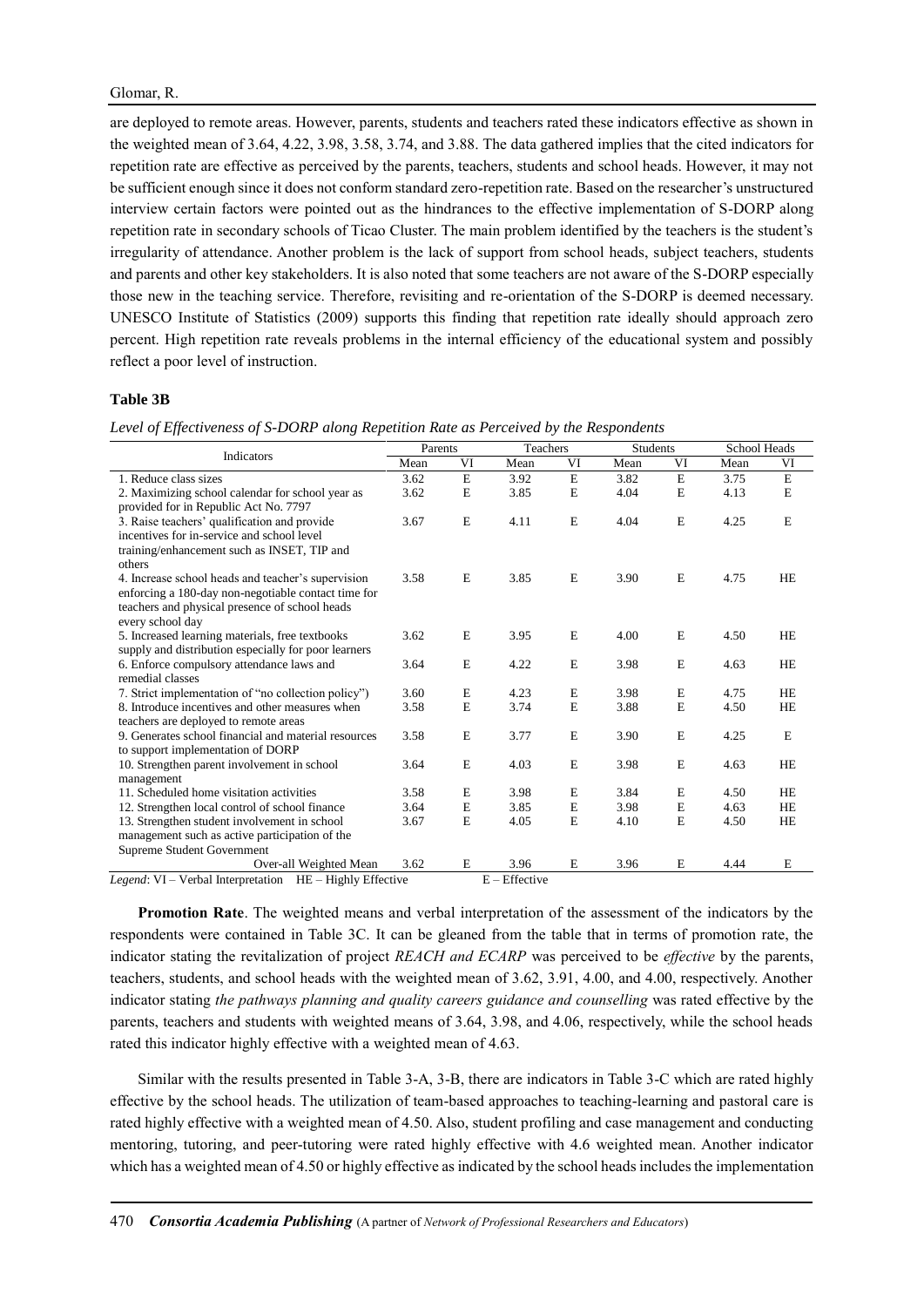of program to improve students' social skills and self-esteem. However, students, parents, and teachers rated these indicators effective as revealed in the table presented in previous page. Similarly, the *collaborative and effective implementation of anti-truancy policy* was seen *effective* by the parents, teachers, students and school heads with weighted mean of 3.58, 4.06, 3.82, and 4.38, respectively.

## **Table 3C**

*Level of Effectiveness of S-DORP along Promotion Rate as Perceived by the Respondents*

| Indicators                                               | Parents |             | Teachers        |             | <b>Students</b> |             | <b>School Heads</b> |             |
|----------------------------------------------------------|---------|-------------|-----------------|-------------|-----------------|-------------|---------------------|-------------|
|                                                          | Mean    | VI          | Mean            | VI          | Mean            | VI          | Mean                | VI          |
| 1. Revitalize Project ReACh (Reaching All                | 3.62    | $\mathbf E$ | 3.91            | E           | 4.00            | E           | 4.00                | $\mathbf E$ |
| Children) and strengthen ECARP (Every Child a            |         |             |                 |             |                 |             |                     |             |
| Reader Program)                                          |         |             |                 |             |                 |             |                     |             |
| 2. Pathways planning and quality careers guidance        | 3.64    | E           | 3.98            | E           | 4.06            | E           | 4.63                | HE          |
| and counselling                                          |         |             |                 |             |                 |             |                     |             |
| 3. Strategic use of teaching resources by teachers       | 3.69    | E           | 4.11            | E           | 4.16            | E           | 4.63                | <b>HE</b>   |
| that can help schools improve student outcomes           |         |             |                 |             |                 |             |                     |             |
| 4. Smaller class sizes for better relationships          | 3.58    | E           | 3.98            | E           | 4.00            | E           | 4.25                | E           |
| between teachers and students                            |         |             |                 |             |                 |             |                     |             |
| 5. Team-based approaches to teaching, learning and       | 3.67    | E           | 3.78            | E           | 4.02            | E           | 4.50                | <b>HE</b>   |
| pastoral care                                            |         |             |                 |             |                 |             |                     |             |
| 6. Student profiling and case management                 | 3.62    | E           | 3.92            | E           | 3.88            | E           | 4.63                | <b>HE</b>   |
| 7. Mentoring, tutoring and peer-tutoring                 | 3.64    | $\mathbf E$ | 3.89            | E           | 3.92            | $\mathbf E$ | 4.63                | HE          |
| 8. Project-based learning programs for disengaged        | 3.67    | E           | 3.82            | $\mathbf E$ | 3.98            | E           | 4.38                | E           |
| students attempt to re-engage school students            |         |             |                 |             |                 |             |                     |             |
| 9. Implementation of programs to improve                 | 3.67    | E           | 4.09            | E           | 3.94            | E           | 4.50                | <b>HE</b>   |
| students' social skills and self-esteem                  |         |             |                 |             |                 |             |                     |             |
| 10. Pathways planning for at risk students' needs to     | 3.76    | $\mathbf E$ | 3.78            | E           | 3.92            | E           | 4.25                | E           |
| begin early such as Student-at-Risk of Dropping-         |         |             |                 |             |                 |             |                     |             |
| out (SARDO) Tracking Program                             |         |             |                 |             |                 |             |                     |             |
| 11. Initiatives to improve harmonious relationship       | 3.76    | E           | 4.23            | E           | 4.00            | E           | 4.38                | E           |
| with parents                                             |         |             |                 |             |                 |             |                     |             |
| 12. Collaborative and effective implementation of        | 3.58    | $\mathbf E$ | 4.06            | E           | 3.82            | E           | 4.38                | E           |
| anti-truancy policy                                      |         |             |                 |             |                 |             |                     |             |
| 13. Reduce push-out factors such as expensive            | 3.58    | E           | 4.23            | E           | 3.98            | E           | 4.75                | <b>HE</b>   |
| projects and attendance at field trips                   |         |             |                 |             |                 |             |                     |             |
| Over-all Weighted Mean                                   | 3.65    | E           | 3.98            | E           | 3.98            | E           | 4.45                | E           |
| Legend: VI - Verbal Interpretation HE - Highly Effective |         |             | $E$ – Effective |             |                 |             |                     |             |

Consequently, the indicator *reduce push-out factors* was evaluated by the school heads as *highly effective* with a weighted mean of 4.75 while the parents, teachers and students evaluated this as *effective* with weighted mean of 3.58, 4.23, and 3.98, respectively. The entire indicators for this variable was perceived as *effective* by the parents (3.65), teachers (3.98), students (3.98) and school heads (4.45) based on their respective weighted mean. The data implies that even though S-DORP along promotion rate marks effective, schools must not be contented to this result to achieve the one hundred percent promotion rate. The schools must focus on intensifying the S-DORP from its planning to implementation.

From the researcher's unstructured interview, there are several aspects noted as the impediments to the effective implementation of S-DORP along promotion rate in secondary schools of Ticao Cluster. First, the remedial and enrichment classes have not been implemented regularly. Second, the lack of commitment of teachers towards students, and lastly, the S-DORP appears to be not a priority program of the institution. To revitalize the program, it is essential that the S-DORP be strengthened and the implementers need to be re-orientated on the principles of S-DORP. UNESCO Institute of Statistics (2009) supports these findings that ideally, the promotion rate should approach 100%. A high rate reflects high internal efficiency of the educational system.

## *4.3 The Difficulties Encountered by the Respondents*

Table 4 presents the difficulties encountered by the respondents in achieving a zero dropout and repetition rates and 100% promotion rate. This was the response made by one hundred sixty-eight (168) respondents. Revealed on the table are the difficulties encountered by the by the respondents in achieving a zero dropout and repetition rates and 100% promotion rate. Ranking first among the difficulties is the indicator stating that *school DORP and SARDOs* are not given enough attention. One hundred forty-eight (148) respondents agreed on this.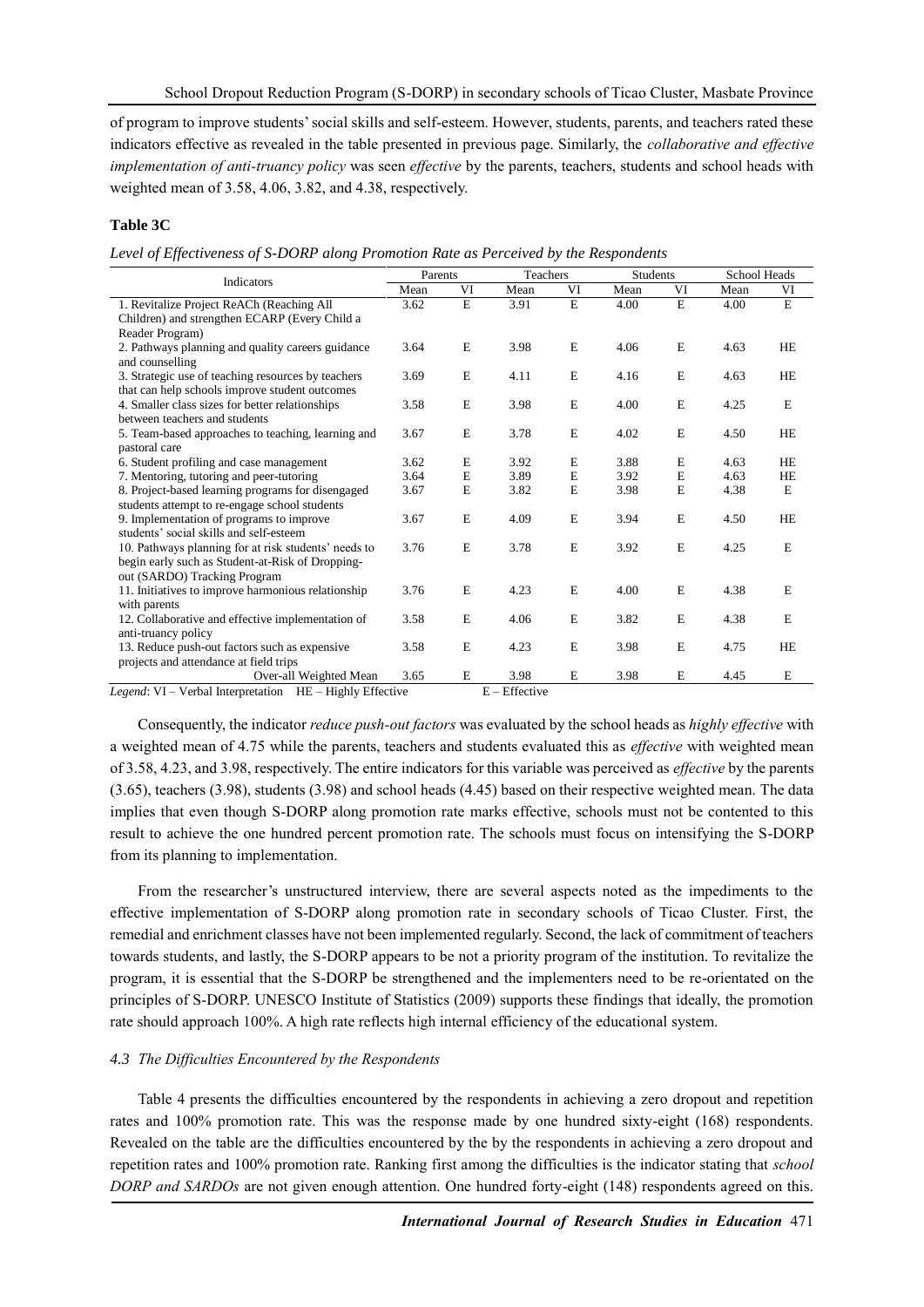One hundred thirty-six (136) of the respondents admitted that the *large number of students* is the second problem that contributes to the difficulties encountered by the respondents. Third among the problem identified is the noninvolvement of school, home and community in the planning, developing, and implementing of the S-DORP. From the frequency, there are 122 respondents agreed to consider this as one of the difficulties. One hundred fifteen (115) of them confirmed that *irregularity of students' attendance* is also a problem; hence, it ranks fourth. One hundred twelve (112) of them considered the *uncooperativeness of parents during the conduct of home visitation activities* as one of the difficulties that hindered the achievement of the objective of the S-DORP; hence, this problem ranks fifth.

Furthermore, one hundred four (104) of the respondents considered that *the S-DORP is not a priority program of Division, Regional and Central offices.* This difficulty identified and encountered by the respondents occupy the sixth rank. Ninety-eight (98) of them signified that the *remedial and enrichment classes are not implemented regularly.* This problem encountered by them ranks seventh. Ninety-two (92) of them admitted that the lack *of support for school heads, subject teachers, students, parents and other key stakeholders* is another among the many difficulties identified. This problem ranks eight. The *unawareness of teachers about S-DORP* ranks nine with frequencies of sixty-eight (68). The *lack of commitment of teachers toward students* ranks last with fifty-six frequency count.

Findings imply that the majority of the respondents agreed that major problem encountered by them in achieving a zero dropout and repetition rates and 100% promotion rate is that the school DORP and SARDOs have not been given enough attention. According to the interview conducted by the researcher to the teachers, these problems occur due to the huge class sizes. Other ancillary services such as teachers are assigned coordinators, advisers and other officer-designation deter them from giving enough attention to S-DORP and SARDOs. Teachers admitted that instead of spending much of their time to remediation and enrichment activities so that the previous lesson and basic competencies be fully mastered, their remedial teaching is being lessened because of additional workload given by the school heads. On the parent's side, the involvement and support of home and community in the planning, developing, and implementing of the S-DORP and other key stakeholders is weak; therefore, many parents became uncooperative during the conduct of home visitation activities. Congruently, on the students side the irregularity of their attendance is accounted to their lack of interest, distractions and peer influence, thus the likelihood of leaving the school is of higher chance. Added to these difficulties is the unawareness of new teachers about S-DORP, being not a priority program of Division, Regional and Central offices and the lack of commitment of teachers toward students.

#### **Table 4**

*Difficulties Encountered by the Respondents*

| Indicators                                                                                           | (f) | Rank |
|------------------------------------------------------------------------------------------------------|-----|------|
| Zero dropout rate                                                                                    |     |      |
| 1. Large number of students                                                                          | 136 |      |
| 2. School DORP and SARDOs are not given enough attention.                                            | 148 |      |
| 3. School, home and community are not involved in the planning, developing, and implementing         | 122 |      |
| the S-DORP.                                                                                          |     |      |
| 4. Uncooperative parents during the conduct of home visitation activities.                           | 112 |      |
| Zero repetition rate                                                                                 |     |      |
| 5. Irregularity of students' attendance.                                                             | 115 |      |
| 6. Lack of support for school heads, subject teachers, students, parents and other key stakeholders. | 92  |      |
| 7. Unawareness of teachers about S-DORP.                                                             | 68  |      |
| 100% promotion rate                                                                                  |     |      |
| 8. Remedial and enrichment classes are not implemented regularly.                                    | 98  |      |
| 9. The S-DORP is not a priority program of Division, Regional and Central offices.                   | 104 |      |
| 10. Lack of commitment of teachers toward students.                                                  | 56  | 10   |
| Legend: Rank 1 – Most Rank 10-Least                                                                  |     |      |

The mentioned difficulties were the barriers in the achievement of a zero dropout and repetition rates and 100% promotion rate. As long as these difficulties are not properly addressed and be given significant solutions, it would be difficult to attain the target and meet the standard of Department of Education. Moreover, the reorientation of school dropout reduction program (S-DORP) is deemed necessary for it would strengthen the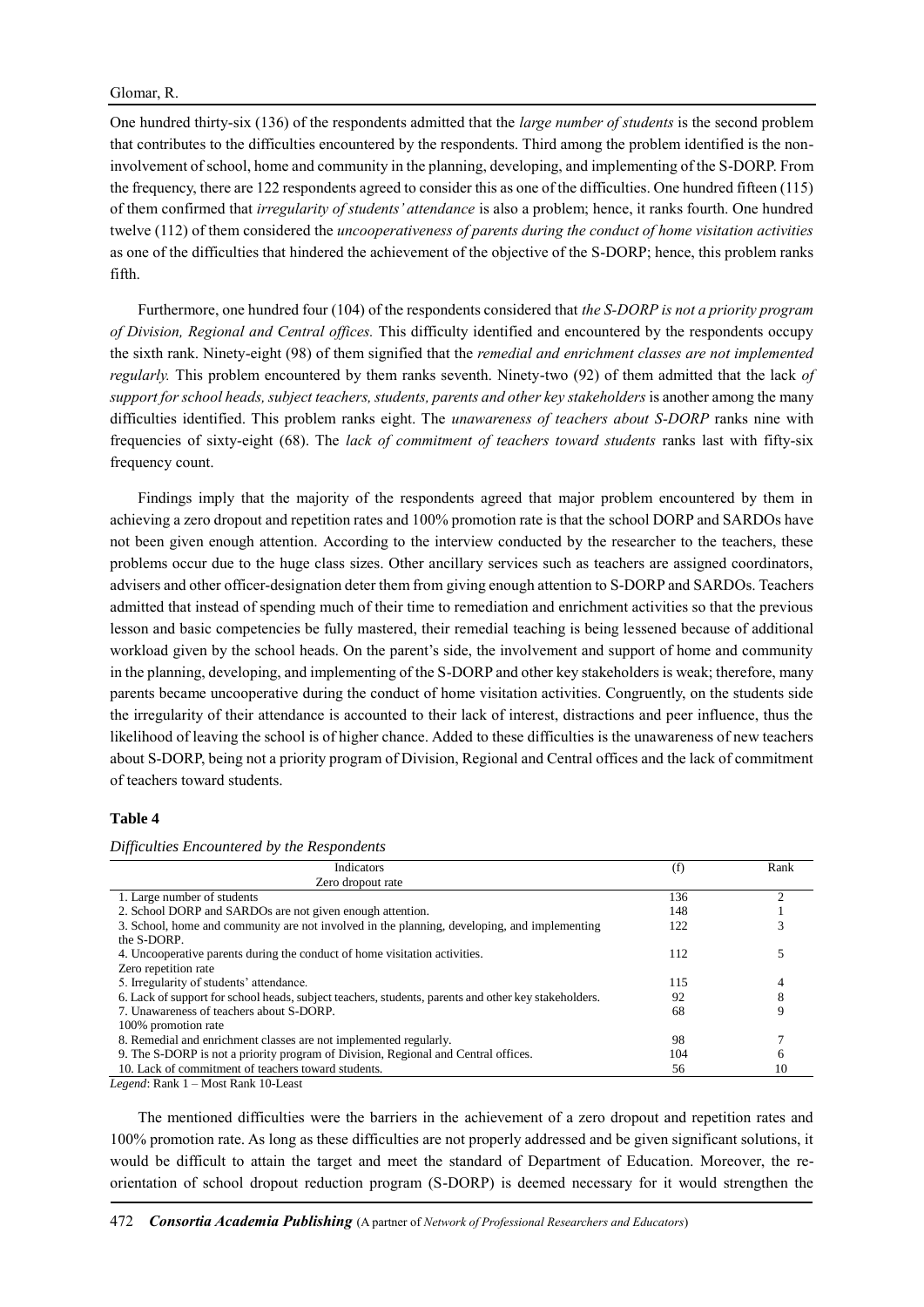program, establish links with stakeholders, increase promotion rate, and eradicate drop out and repetition rates. Kinyanjui (2002) lend support in this study since he found that the effectiveness of education system is severely affected by the absenteeism, repetition and dropout rates. The three challenges were identified as the main difficulties facing the production in education system.

## *4.4 Action plan*

The Basic Education sector in the Philippines through the years has improved in terms of school participation and completion as manifested in the delivery of quality education. However, it is still important to examine why Filipino children remain out of school, continue dropping out, retaining in the same year level, and lessening number of completers. These situations are relatively alarming on the part of the education sector particularly the Department of Education that continuously implement programs such as school dropout reduction program (S-DORP) that will help in the realization of zero dropout rate, zero repetition rate and full completion rate.

DepEd Order No 74, s. 2010 or "Guidelines on Mainstreaming the Dropout Reduction Program (DORP) in the Public Secondary Schools" is anchored on the targets of Education for All (EFA) 2015 and the Millennium Development Goals (MDG) 2015. The DORP aims to contribute to the achievement of improved performance indicators in basic education. The effectiveness of DORP in reducing dropout rate, attainment of zero dropout rates and in increasing participation rate and improving learning outcomes using formal, non- formal and informal approaches has been proven in many schools across the regions. Hence, the program was institutionalized through DepEd Order No. 62, s. 2008, 33 and 44 s. 2009, and 74 s. 2010.

Despite of its notable success, there are some gaps in the implementation of the program that even up to this time zero rates of dropout and repetition and 100% promotion rates have not been realized yet. Thus, the Department of Education through the school heads, teachers, students and stakeholders such as parents and community leaders should take collective efforts for the revisiting and re-orientation of the program so that DORP effectiveness will be attained at its highest extent. The formulated action plan provides activities that would greatly help in preventing school age students from dropping out, and interventions for zero failure rate and encouraging learners to complete formal secondary education. It utilizes the Family, Individual, Community and School (FICS) Analysis to facilitate the students-at-risks. This program would contribute greatly to the School Improvement Plan (SIP).

The proposed action plan was designed in order to enhance the level of effectiveness of the school dropout reduction program (S-DORP). The proposal was presented in the matrix form which contains key results area (KRA), objectives, activities, strategies, person's responsible, target participants, target outcome, resource requirement, means of verifications (MOVs) and time table.

## **OBJECTIVES:**

The proposed **RepProD** *(Repetition, Promotion and Dropout Rates)* **Program** will be able to:

- $\triangleright$  enhance the attainment of zero dropout rate, zero repetition rate, and 100% promotion rate;
- $\triangleright$  increase significantly learner's participation, achievement level and mastery of learning competencies;
- $\triangleright$  increase retention rate and retrieve learners who are at-risk of dropping out and out of school:
- $\triangleright$  encourage parents and community involvement and participation in schools; and
- $\triangleright$  re-orient education stakeholders to strengthen S-DORP practices for the realization of the DepEd trusts and programs.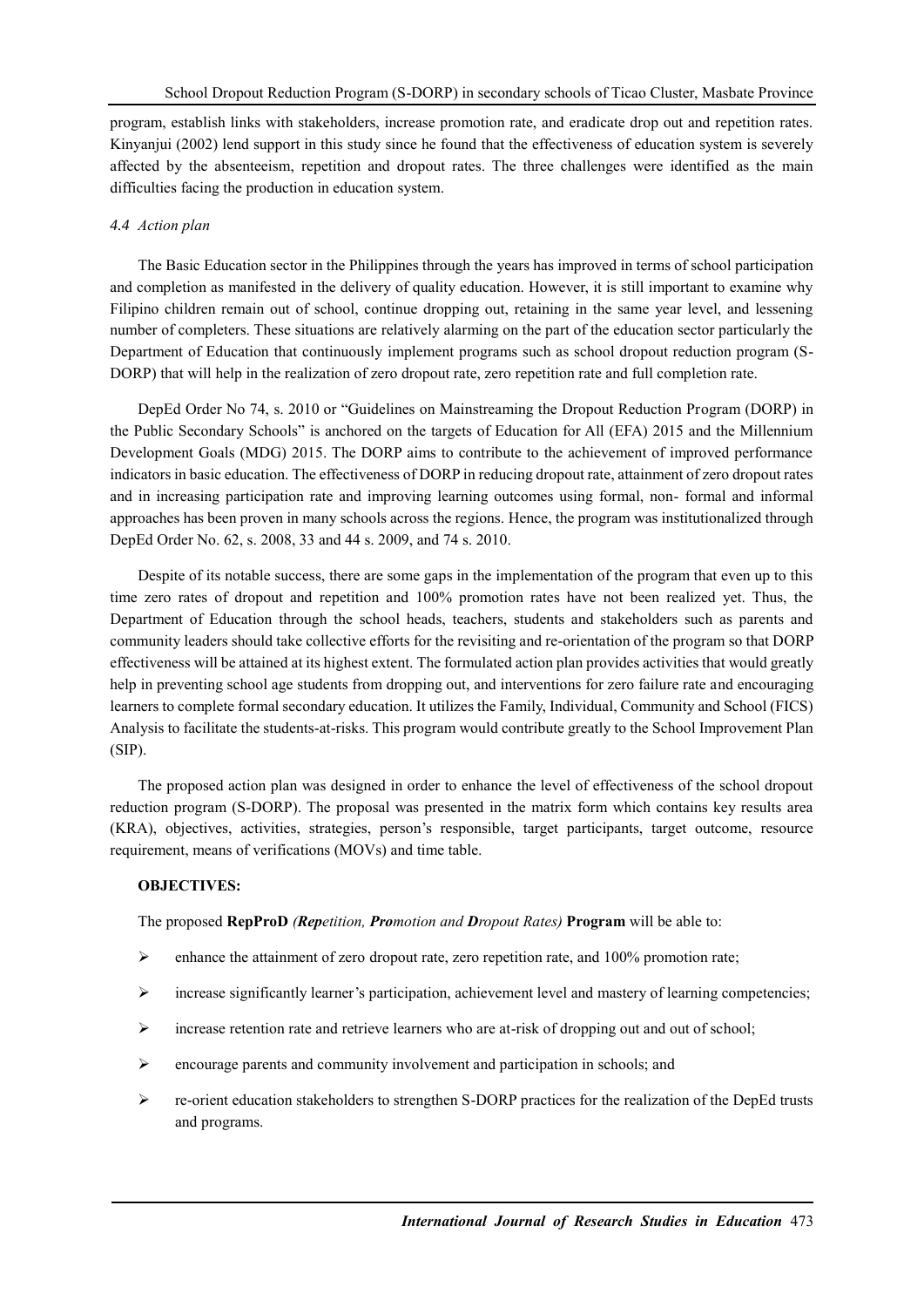|                        |                                                                                                                                                                                                |                                                                    |                                                                                            | Person's                                                                | <b>Target</b>                                          | <b>Target</b>                           |                      | Resource                                       |                                                                       |                                               |
|------------------------|------------------------------------------------------------------------------------------------------------------------------------------------------------------------------------------------|--------------------------------------------------------------------|--------------------------------------------------------------------------------------------|-------------------------------------------------------------------------|--------------------------------------------------------|-----------------------------------------|----------------------|------------------------------------------------|-----------------------------------------------------------------------|-----------------------------------------------|
| <b>KRA</b>             | Objectives                                                                                                                                                                                     | <b>Activities</b>                                                  | <b>Strategies</b>                                                                          | Responsible                                                             | Participants                                           | Outcome                                 | Requirements<br>Cost | Source of<br>Fund                              | MOV's                                                                 | Time<br>Table                                 |
| <b>Dropout</b><br>Rate | Provide relevant<br>information on the S-<br>DORP in terms of plans,<br>roles and functions of<br>stakeholders                                                                                 | Orientation                                                        | Forum<br>Discussion<br>Lecture<br>Dialogue<br>Meeting                                      | School Heads<br>(Principal/<br>Supervisor)                              | Teachers<br>Parents<br>Students                        | Attain a<br>zero-<br>dropout<br>rate    | Php<br>30,000.00     | MOOE<br>External<br>Fund<br>SBM<br>Fund        | School<br>Improve-<br>ment Plan<br>School                             | School<br>-Year-<br>Round<br>(June-<br>April) |
|                        | Address specific needs of<br>students<br>Improve learners'<br>competency and<br>achievement                                                                                                    | Mentoring /<br>Tutoring                                            | One-to-One<br>One-to-group                                                                 | Teacher-<br>Adviser                                                     | Students-At-<br>Risk                                   |                                         |                      |                                                | Report Card<br>Lesson Plan<br>Daily Lesson<br>Log                     |                                               |
|                        | Establish links and<br>networks with other<br>organization, department,<br>& division, agency and<br>professionals                                                                             | Collaboration<br>Family<br>Engagement                              | Referral System                                                                            | Teacher-<br>Adviser<br>Guidance<br>Counselor<br>Parents<br>Stakeholders | Students-At-<br>Risk                                   |                                         |                      |                                                | Teacher's<br>Journal<br>Minutes of<br>the Meetings                    |                                               |
|                        | Provide professional and<br>appropriate assistance<br>Establish a relationship<br>with parents/guardians<br>and their children while,<br>simultaneously,<br>providing important<br>information | Home Visitation                                                    | Interview<br>Dialogue                                                                      | Teacher-<br>Adviser<br>School Head                                      | Students<br>Parents                                    |                                         |                      |                                                | Home<br>Visitation<br>Files<br>Documen-<br>tation such as<br>Pictures |                                               |
|                        | Assess the teachers' and<br>other stakeholders'<br>understanding of the<br>program                                                                                                             | Monitoring and<br>Evaluation<br>Referral                           | Survey<br>Interview<br>Dialogue                                                            | School Heads                                                            | Teachers<br>Parents<br>Students                        |                                         |                      |                                                |                                                                       |                                               |
|                        | Provision of additional<br>classroom for teaching                                                                                                                                              | Forum<br>Request<br>Follow up                                      | Parents<br>Assembly                                                                        | Teacher<br>School Heads                                                 | Teachers                                               |                                         |                      |                                                |                                                                       |                                               |
|                        | Diagnosed students'<br>strengths, weaknesses,<br>interest and learning<br>difficulties                                                                                                         | Orientation<br>Guidance &<br>Counselling                           | One-to-One<br>One-to-group<br>Dialogue                                                     | Teacher-<br>Adviser                                                     | Students                                               |                                         |                      |                                                |                                                                       |                                               |
|                        | Formulated DORP<br>classroom action plan<br>and submit learners<br>progress report                                                                                                             | Orientation                                                        | Conference<br>Meeting<br>Dialogue                                                          | Teacher-<br>Adviser                                                     | Students<br>Parents                                    |                                         |                      |                                                |                                                                       |                                               |
| Repetition<br>Rate     | Provide clear statements<br>on failure problems, their<br>causes and<br>corresponding issues on<br>the grassroots level.                                                                       | Orientation<br>General<br>Assembly                                 | Dialogue<br>Lecture<br>Discussion<br>Meetings                                              | School Heads<br>Teacher-<br>Adviser                                     | Students<br>Parents                                    | Attain a<br>zero-<br>repetition<br>rate | Php<br>30,000.00     | <b>MOOE</b><br>External<br>Fund<br>SBM<br>Fund | School<br>Improvement<br>Plan<br>School<br>Report Card                | School<br>-Year-<br>Round<br>(June-<br>April) |
|                        | Improved learner's<br>retention rate                                                                                                                                                           | Mentoring /<br>Tutoring                                            | One-to-One<br>One-to-group<br>Differentia-ted<br>Instruction<br>Back to school<br>campaign | Teacher-<br>Adviser<br>School Heads<br>Teacher                          | Students-At-<br>Risk<br>Parents<br>Parents<br>Students |                                         |                      |                                                | Lesson Plan<br>Daily Lesson<br>Log                                    |                                               |
|                        | Revitalized Project<br>ReACH (Reaching All<br>Children) and strengthen<br>ECARP (Every Child a<br>Reader Program)                                                                              | Home visitation<br>Mentoring/<br>Tutoring                          | Dialogue<br>Survey<br>Interview                                                            |                                                                         |                                                        |                                         |                      |                                                | Teacher's<br>Journal<br>Minutes of<br>the Meetings<br>Home            |                                               |
|                        | Assessment on the<br>implementation of "No<br>Collection Policy"                                                                                                                               | Monitoring and<br>Evaluation                                       | Dialogue                                                                                   | Supervisor<br>Cluster Head                                              | Parents<br>Students                                    |                                         |                      |                                                | Visitation<br>Files<br>Documenta-                                     |                                               |
|                        | Enforcing compulsory<br>remedial/enrichment<br>classes and team-based<br>teaching                                                                                                              | Monitoring<br>Evaluation                                           | Classroom<br>Observation                                                                   | School Heads                                                            | Teachers<br>Students                                   |                                         |                      |                                                | tion such<br>Pictures<br>School Form                                  |                                               |
|                        | Maximized school<br>calendar by providing<br>varied activities for the<br>entire school year                                                                                                   | Monitoring<br>Evaluation                                           | School<br>visitation                                                                       | Supervisor<br>Cluster Head                                              | Teachers<br>Students                                   |                                         |                      |                                                | 2                                                                     |                                               |
| Promotion<br>Rate      | Increased significantly<br>the achievement level of<br>student-at-risk                                                                                                                         | Mentoring /<br>Tutoring<br>Peer Tutoring<br>Big Brother/<br>Sister | One-to-One<br>One-to-group<br>Differentia-ted<br>Instruction                               | Teacher-<br>Adviser                                                     | Students-At-<br>Risk                                   | Attain<br>100%<br>promotion<br>rate     | Php<br>30,000.00     | MOOE<br>External<br>Fund<br>SBM<br>Fund        | School<br>Improvement<br>Plan<br>School<br>Report Card                | June -<br>March                               |
|                        | Assessed the capability<br>of the schools to<br>implement, monitor,<br>evaluate and<br>continuously improved<br>the S-DORP                                                                     | Monitoring and<br>Evaluation                                       | Survey<br>Interview<br>Dialogue                                                            | Supervisor<br>Cluster Head                                              | School Heads<br>Teachers<br>Parents<br>Students        |                                         |                      |                                                | Lesson Plan<br>Daily Lesson<br>Log                                    |                                               |
|                        | Introduce project-based<br>learning program for<br>disengaged students<br>attempt to re-engage in<br>school                                                                                    | Home visitation<br>Mentoring/<br>Tutoring                          | Back to school<br>campaign<br>Dialogue                                                     | Teacher-<br>Adviser                                                     | Students-At-<br>Risk<br>Parents                        |                                         |                      |                                                | Teacher's<br>Journal<br>Minutes of<br>the Meetings<br>Home            |                                               |
|                        | Profiling of students and                                                                                                                                                                      | Family                                                             | Dialogue                                                                                   | Teacher-                                                                | Students-At-                                           |                                         |                      |                                                | Visitation<br>Files                                                   |                                               |

474 *Consortia Academia Publishing* (A partner of *Network of Professional Researchers and Educators*)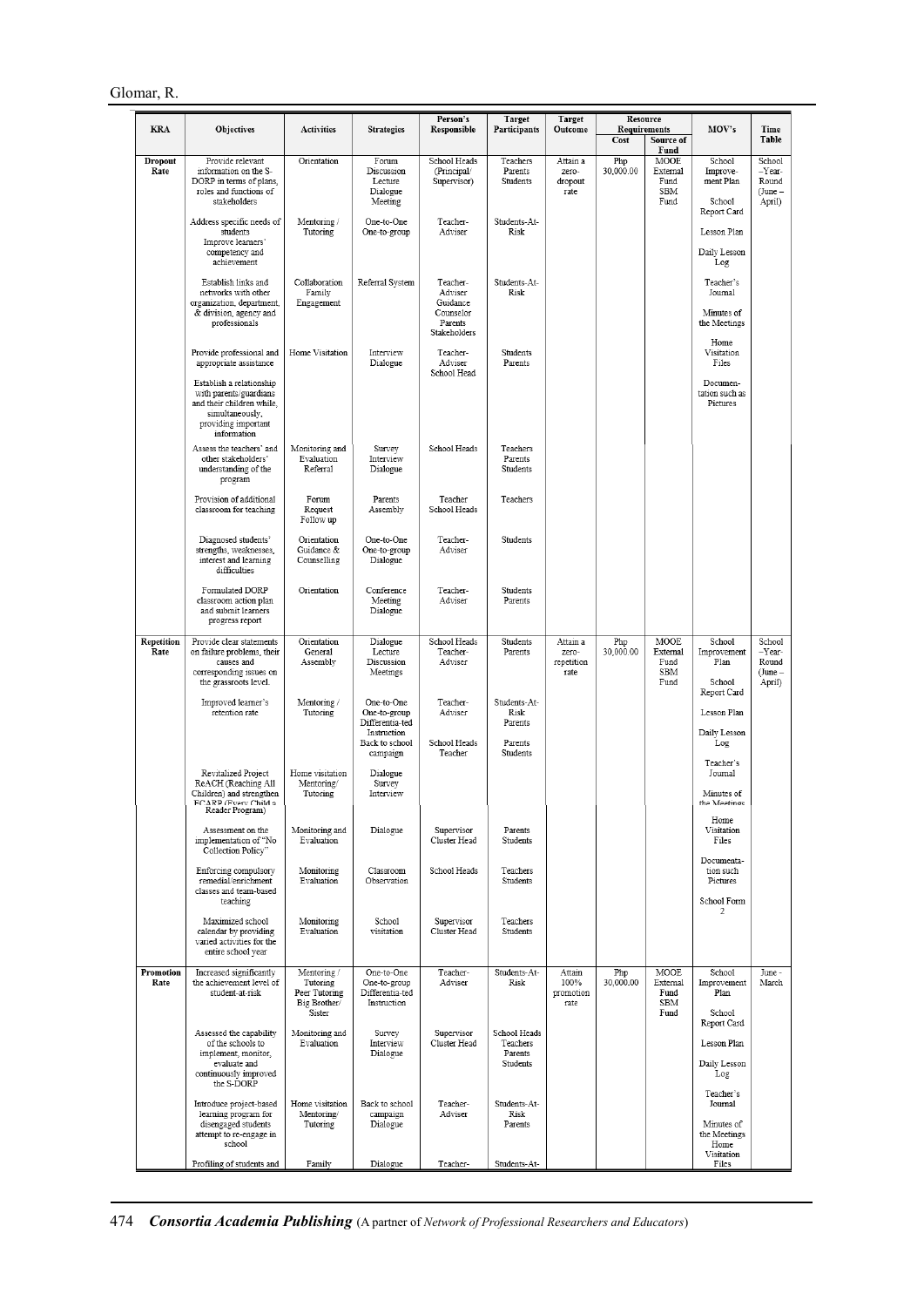| proper handling of<br>student case management                             | Engagement<br>Home Visitation            |                                                              | Adviser             | Risk<br>Parents                 |  | Documentatio<br>n such           |  |
|---------------------------------------------------------------------------|------------------------------------------|--------------------------------------------------------------|---------------------|---------------------------------|--|----------------------------------|--|
| Provide guidance to<br>improve students' social<br>skills and self-esteem | Guidance &<br>Counselling<br>Orientation | Dialogue<br>One-to-One<br>One-to-group<br>Career<br>Guidance | Teacher-<br>Adviser | Student                         |  | Pictures<br>Anecdotal<br>Records |  |
| Implement programs on<br>anti-truancy policy                              | Family<br>Engagement<br>Home Visitation  | Dialogue                                                     | Teacher-<br>Adviser | Student                         |  |                                  |  |
| Monitored<br>implementation of<br>"Child Protection<br>Policy"            | Monitoring                               | Classroom<br>observation                                     | School Heads        | Teacher-<br>Adviser<br>Students |  |                                  |  |

# **5. Conclusion**

Based on the findings of the study, the researcher arrived at the following conclusions:

- $\triangleright$  In the three school years of implementing the S-DORP, on the average, the eight secondary school have established a varying trend of drop-out rate, a decreasing trend of repetition rate and an increasing trend of promotion rate.
- $\triangleright$  The level of effectiveness of S-DORP in terms of dropout rate, repetition rate and promotion rate were evaluated as effective by the parents, teachers, students and school heads.
- $\triangleright$  The major difficulties encountered by the respondents in achieving zero dropout and repetition rates and 100% promotion rate were the lack of attention given to school DORP and SARDOs and the absence of the involvement of students, school, home and community in the planning, developing, and implementing the S-DORP.
- $\triangleright$  The action plan has to be considered for implementation.

# *5.1 Recommendations*

Based on the findings and conclusions, the following recommendations are made:

- Parents, teachers, students and school heads should extensively re-orient and strengthen the S-DORP so that the standard zero dropout, zero repetition and 100% promotion rates plan of DepEd may be fully realized.
- $\triangleright$  The school, with the collaborative participation and involvement of the parents, teachers, students and school heads should work together in the school dropout reduction program along dropout rate, repetition rate and promotion rate so that level of effectiveness may be attained from effective to highly effective.
- $\triangleright$  Difficulties encountered and experienced should be given utmost priorities and intervention through (a) reorientation with the teachers, students and parents on S-DORP to eliminate number of studentsat-risk of dropping out, (b) provision of additional classrooms which are conducive to learning, and (c) direct involvement and participation of stakeholders in planning, developing, and implementation of S-DORP through PTA meeting, forum and assembly.
- $\triangleright$  The proposed action plan has to be implemented in order to enhance the level of effectiveness of the S-DORP.
- $\triangleright$  Similar studies on dropout rates, repetition rates and promotion rates from the clustered public secondary schools should be conducted.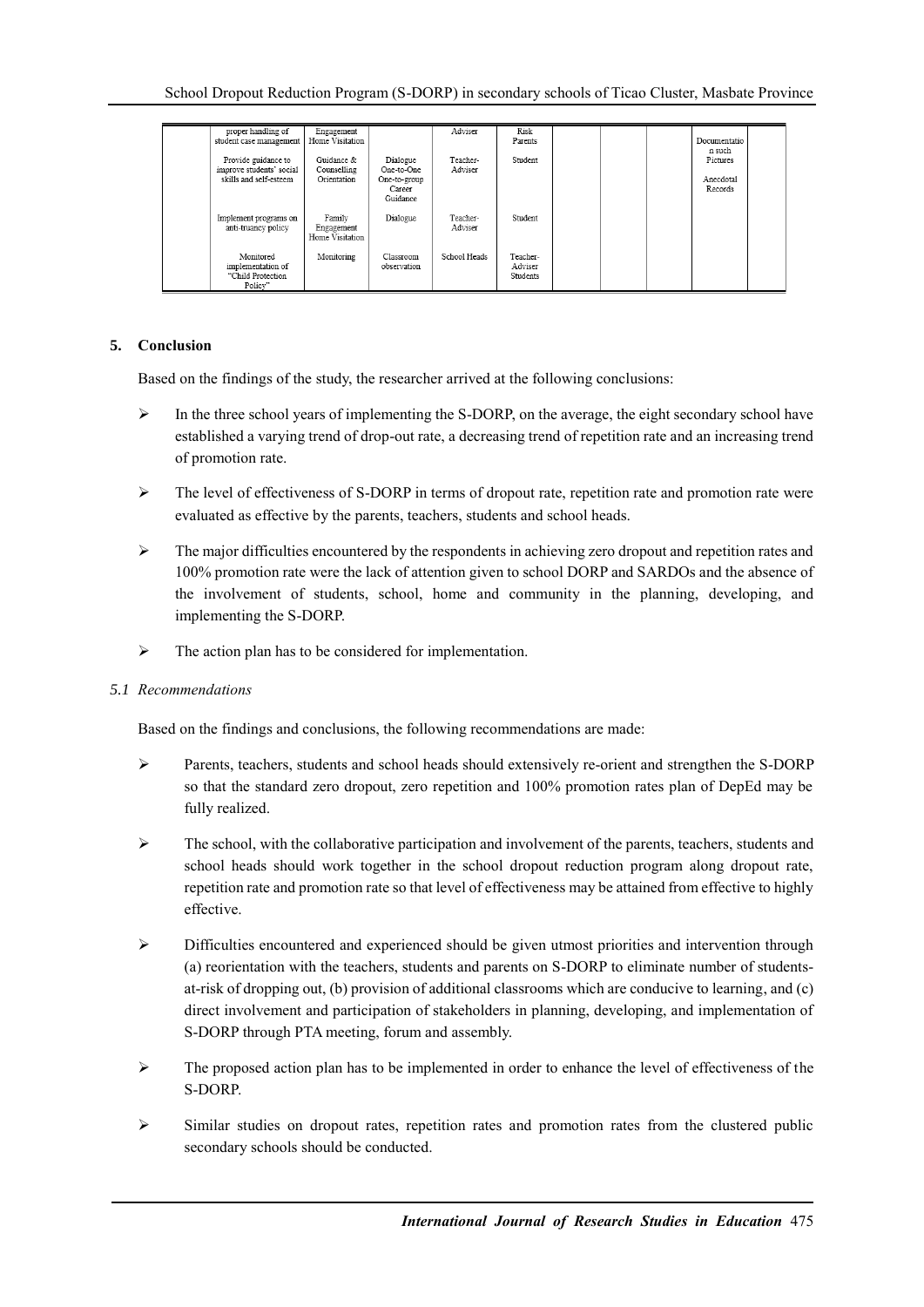# **6. References**

1987 Philippine Const. art. XIV.

- Admassu, K. (2013). *Primary school completion and grade repetition among disadvantaged groups: a challenge to achieving UPE by 2015.* African Population and Health Research Center. [http://aphrc.org/wp](http://aphrc.org/wp-content/uploads/2013/11/ERP-III-policy-brief-5.pdf)[content/uploads/2013/11/ERP-III-policy-brief-5.pdf](http://aphrc.org/wp-content/uploads/2013/11/ERP-III-policy-brief-5.pdf)
- Agasisti, T. & Cordero, J.M. (2012). *The determinants of repetition rates in European countries: insights from an empirical analysis using PIRLS 2011 data.* Universidad de Extremadura, Department of Economics, Faculty of Economics and Business Studies[. https://www.educacionyfp.gob.es/inee/dam/jcr:41ea4236-](https://www.educacionyfp.gob.es/inee/dam/jcr:41ea4236-0eb6-46dc-86c8-431162cd150d/paper-repetition-europe.pdf) [0eb6-46dc-86c8-431162cd150d/paper-repetition-europe.pdf](https://www.educacionyfp.gob.es/inee/dam/jcr:41ea4236-0eb6-46dc-86c8-431162cd150d/paper-repetition-europe.pdf)
- Allen, C. S., Chen, Q., Willson, V.L. & Hughes J.N. (2009). *Quality of research design moderates effects of grade retention on achievement: a meta-analytic, multilevel analysis, educational evaluation and policy analysis.* Educational evaluation and policy analysis[. https://doi.org/10.3102/0162373709352239](https://doi.org/10.3102/0162373709352239)
- Alzaga, J. (2008). *Dropout reduction plan (DORP) of the 15 SEDIP divisions: an analysis.* Department of Education. Retrieved May 24, 2016, from [http://www.bse.ph/download/reports/BSEWEBSITE/Documents/DORP\\_Analysis.pdf](http://www.bse.ph/download/reports/BSEWEBSITE/Documents/DORP_Analysis.pdf)
- Belen, S. J. (2013). *Level of effectiveness of school initiated drpout reduction interventions implemented in public secondary schools of Castilla, Sorsogon.* Sorsogon State College, Graduate School.
- Bureau of Secondary Education. (2008). *Dropout Reduction Handbook*. Department of Education.
- Burrus, J. A. (2012). *Dropping out of high school: prevalence, risk factors, and remediation strategies.* R & D Connections, ETS Research & Development Educational Testing Service. Retrieved May 24, 2016, from [https://www.ets.org/Media/Research/pdf/RD\\_Connections18.pdf](https://www.ets.org/Media/Research/pdf/RD_Connections18.pdf)
- Castillo, M. J. (2013). *Effectiveness of the project in reducing dropout and failure rate of Palanas National High School S.Y 2013-2014* Sorsogon State College, Graduate School*.*
- Department of Education (2008). *Bureau of secondary education (BSE) report.* Department of Education.
- Department of Education (2010). *Guidelines on mainstreaming the dropout reduction program (DORP) in public secondary schools. DepEd Order No. 74, s. 2010.* Department of Education.
- Department of Education (2010). *Updating of learners profiles for end of school year (EOSY) 2015-2016 on the learner information system*. *(DepEd Order No. 14, s. 2016).* Department of Education, Philippines.
- Department of Education (2012). *Enhanced basic education informartion system school year 2012-2013*. E-BEIS. Retrieved April 29, 2016 from:<http://www.ebeis.gov./>
- Department of Education (2013)*. School dropout dips in Region V.* DepEd Regional Office 5, Department of Education. Retrieved May 21, 2016, from<http://www.region5.ph/school-drop-out.html>
- De Dios, E. S. (1995). *If were so smart, why aren't we rich?*."Congressional Oversight Committe on Education, Congress of the Republic of the Philippines, Manila.
- De Guzman, M. R. (2011). *A study of SARDOS of Cararayan National High School, SY 2010-2011: basis for school initiated intervention.* Department of Education.
- Dolan, R. E. (1991). *Philippines: a country study.* GPO for the Library Congress, Washington. Retrieved May 24, 2016 from<http://countrystudies.us/philippines/53.htm>
- Edley, C. (2004, February 24). *The hidden dropout crisis.* Center for American Progress, Washington DC. Retrieved April 29, 2016, from<http://www.americanprogress.org/issues/2004/02/b35101.html>
- *Education Act of 1982* (Batas Pambansa Blg. 232). (PHL.).
- ICF International (2011, February). *Evaluation of the collaborative dropout reduction pilot program: a high school success pilot program.*. ICF International. Retrieved April 29, 2016, from [http://www.tea.state.tx.us/index4.aspx?id=2898&menu\\_id=949](http://www.tea.state.tx.us/index4.aspx?id=2898&menu_id=949)
- Kemple, J. H. (2005). *Making progress toward graduation: evidence from the talent development high school.* Manpower Demonstration Research Corporation. Retrieved April 29, 2016, from [http://www.mdrc.org/publications /408/ full.pdf](http://www.mdrc.org/publications%20/408/%20full.pdf)
- Kinyanjui, K. (2002). *The distribution of educational resources and opportunities in Kenya.* University of Nairobi, Institute for Development Studies Discussion Paper No. 218.